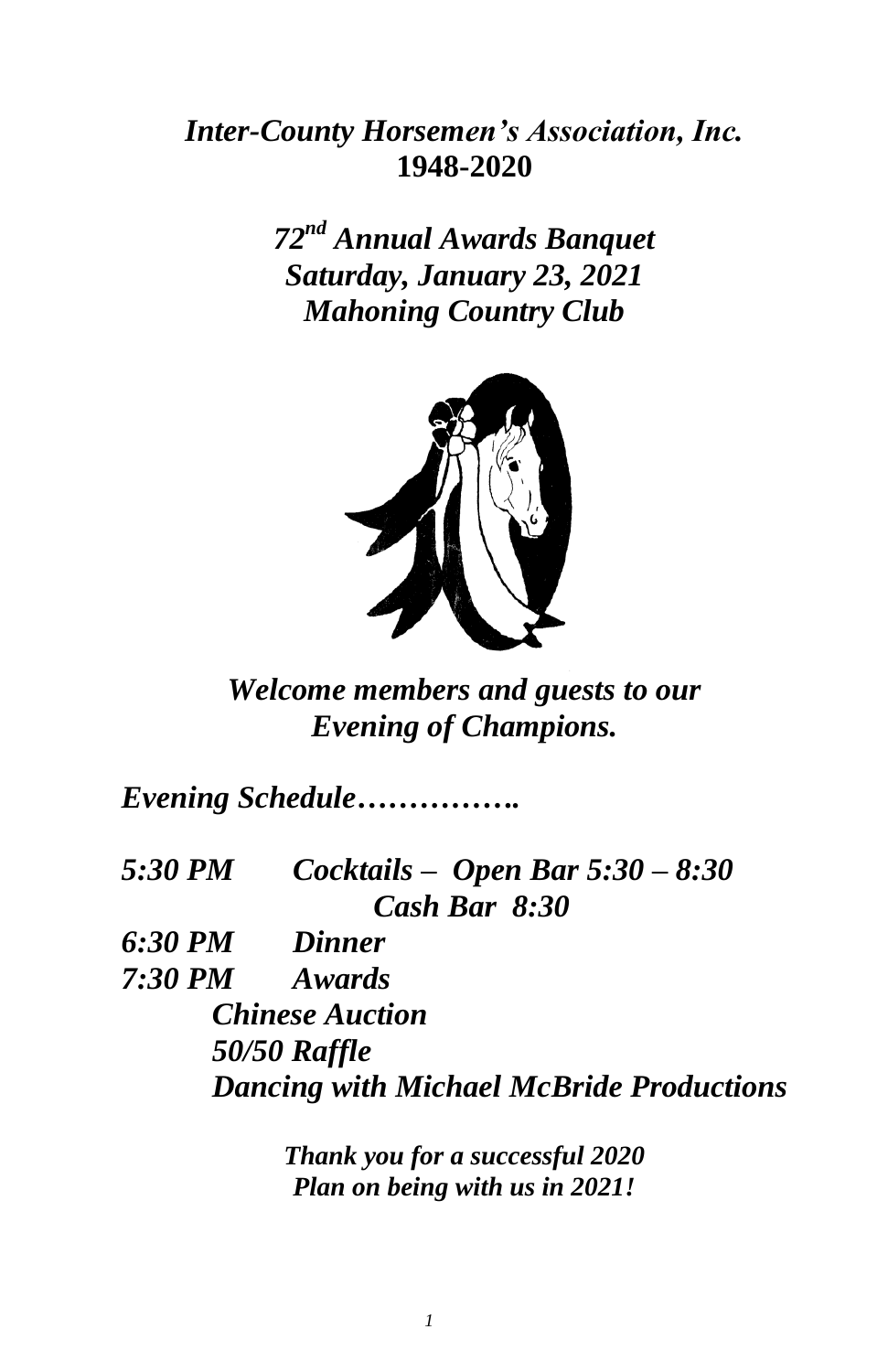*Master of Ceremonies Mr. Terry Corley*

*Invocation Mr. Terry Corley*

*Banquet Chair Tina Babnis Amy Braden*

*Awards Committee Ann Peay Sherry Syphard Tiffany Foust Shelby Hull Kim Kidd*

*Chinese Auction Tina Fedoruk Kathy Fedoruk Kristen Reichard*

*50/50 Raffle Charlie Wilson Kim Kidd Tom Clemens Paul Clemens*

*Reservations Bonnie Hrybiniak Linda Clemens Bobbie Horvath*

*2020 Officers: 2021Current Officers:*

| <b>Tina Babnis</b>                   | <b>Tina Babnis</b>      |
|--------------------------------------|-------------------------|
| <b>Vice President: Tiffany Foust</b> | <b>Tiffany Foust</b>    |
| <b>Ann Peay</b>                      | <b>Ann Peay</b>         |
| <b>Bonnie Hrybiniak</b>              | <b>Bonnie Hrybiniak</b> |
| <b>Point Secretary: Amy Braden</b>   | <b>Amy Braden</b>       |
|                                      |                         |

*Directors:*

| Dr. Lisa Braden         | Dr. Lisa Braden                             |
|-------------------------|---------------------------------------------|
| <b>Tom Clemens</b>      | <b>Tom Clemens</b>                          |
| <b>Marian Davis</b>     | <b>Marian Davis</b>                         |
| <b>Kathy Fedoruk</b>    | <b>Kathy Fedoruk</b>                        |
| <b>Tina Fedoruk</b>     | <b>Tina Fedoruk</b>                         |
| <b>Tammy Grasso</b>     | <b>Tammy Grasso</b>                         |
| Dick Hill               | Dick Hill                                   |
| <b>Shelby Hull</b>      | <b>Shelby Hull</b>                          |
| Kim Kidd                | Kim Kidd                                    |
| <b>Karen Myers</b>      | <b>Karen Myers</b>                          |
|                         | Cynthia Davis-Novotny Cynthia-Davis Novotny |
| <b>Kristen Reichard</b> | <b>Kristen Reichard</b>                     |
| <b>Sherry Syphard</b>   | <b>Sherry Syphard</b>                       |
| Charlie Wilson          | Charlie Wilson                              |

*Election TBD*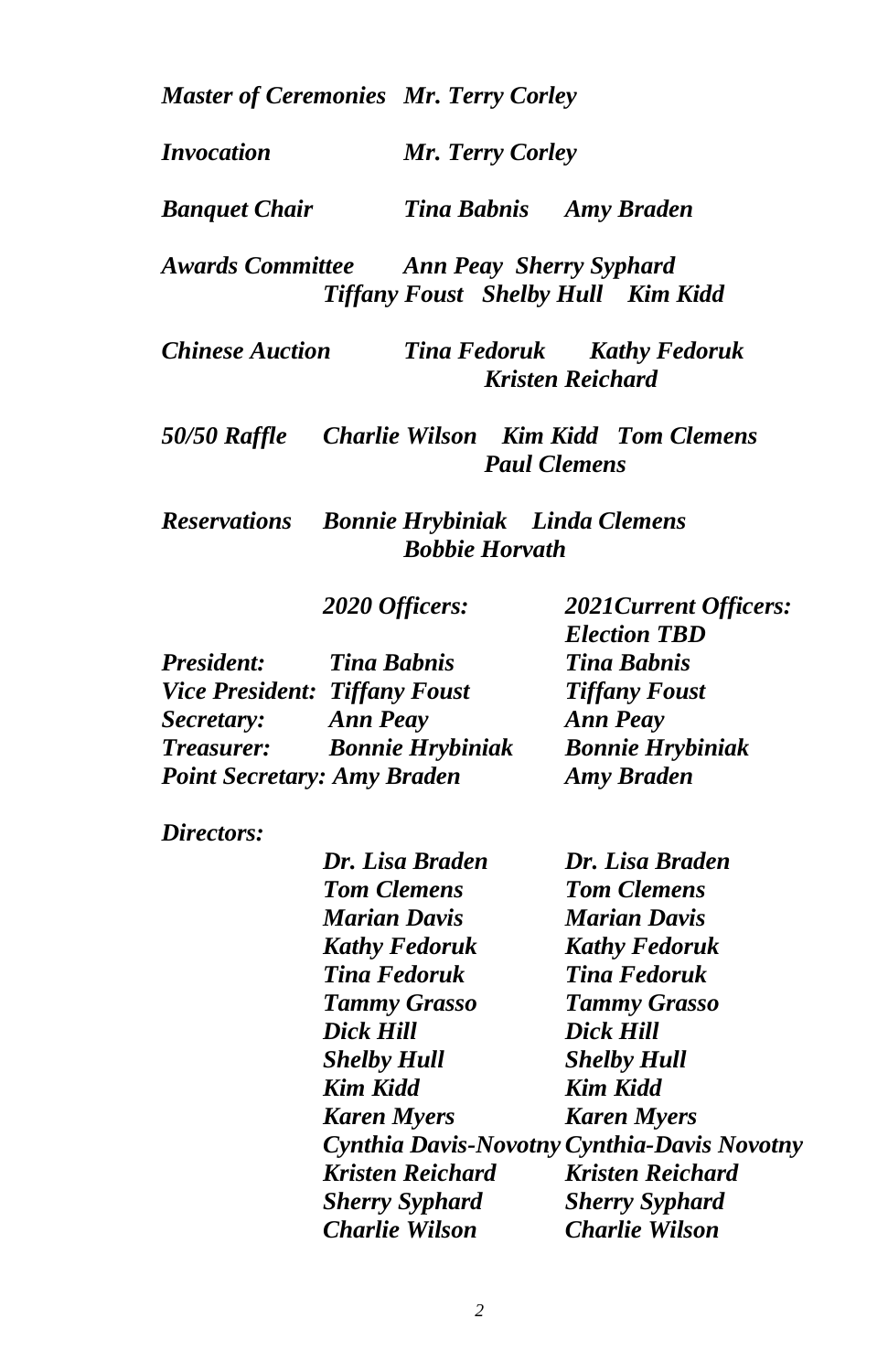# *Past Presidents*

| 1948 | <b>Tommy Thompson</b>         | 1985        | <b>Bill Gibson</b>    |
|------|-------------------------------|-------------|-----------------------|
| 1949 | <b>Tommy Thompson</b>         | 1986        | <b>Bill Gibson</b>    |
| 1950 | <b>Tommy Thompson</b>         | 1987        | <b>Marion Davis</b>   |
| 1951 | <b>Roy Mosley</b>             | 1988        | <b>Marian Davis</b>   |
| 1952 | <b>Dean Williams</b>          | 1989        | <b>Carl Gatts</b>     |
| 1953 | <b>Tommy Thompson</b>         | 1990        | <b>Marian Davis</b>   |
| 1954 | H.C. Johnson                  | 1991        | <b>Carl Gatts</b>     |
| 1955 | H.C. Johnson                  | 1992        | <b>Carl Gatts</b>     |
| 1956 | <b>Seth Gaugh</b>             | 1993        | Lori Uretta           |
| 1957 | <b>Seth Gaugh</b>             | 1994        | Lori Uretta           |
| 1958 | Lee Ickes                     | 1995        | Lori Uretta           |
| 1959 | <b>Lee Ickes</b>              | 1996        | Lori Uretta           |
| 1960 | Mr. Minnehan                  | 1997        | Lori Uretta           |
| 1961 | Mr. Minnehan                  | 1998        | Lori Uretta           |
| 1962 | <b>Russell Wilson</b>         | 1999        | <b>Stella Austin</b>  |
| 1963 | <b>Russell Wilson</b>         | <b>2000</b> | <b>Stella Austin</b>  |
| 1964 | <b>Margaret White Bennett</b> | 2001        | Charlie Wilson        |
| 1965 | <b>Margaret White Bennett</b> | 2002        | Charlie Wilson        |
| 1966 | <b>Margaret White Bennett</b> | 2003        | <b>Charlie Wilson</b> |
| 1967 | <b>Russell Bennett</b>        | 2004        | David O'Brien         |
| 1968 | <b>Russell Bennett</b>        | 2005        | <b>Amy Braden</b>     |
| 1969 | <b>Ray First</b>              | 2006        | <b>Amy Braden</b>     |
| 1970 | <b>James Brown</b>            | 2007        | <b>Amy Braden</b>     |
| 1971 | <b>Ray First</b>              | 2008        | <b>Amy Braden</b>     |
| 1972 | <b>Ray First</b>              | 2009        | <b>Amy Braden</b>     |
| 1973 | <b>Ray First</b>              | 2010        | <b>Amy Braden</b>     |
| 1974 | <b>Ray First</b>              | <i>2011</i> | <b>Amy Braden</b>     |
| 1975 | Virginia Paradise             | 2012        | <b>Amy Braden</b>     |
| 1976 | Virginia Paradise             | 2013        | <b>Amy Braden</b>     |
| 1977 | Virginia Paradise             | 2014        | <b>Tina Babnis</b>    |
| 1978 | Virginia Paradise             | 2015        | <b>Tina Babnis</b>    |
| 1979 | Virginia Paradise             | 2016        | <b>Tina Babnis</b>    |
| 1980 | Virginia Paradise             | 2017        | <b>Tina Babnis</b>    |
| 1981 | <b>Bill Smith</b>             | 2018        | <b>Tina Babnis</b>    |
| 1982 | <b>Bill Smith</b>             | 2019        | <b>Tina Babnis</b>    |
| 1983 | <b>Bill Smith</b>             | 2020        | <b>Tina Babnis</b>    |
| 1984 | <b>Ann Marie Fazioli</b>      |             |                       |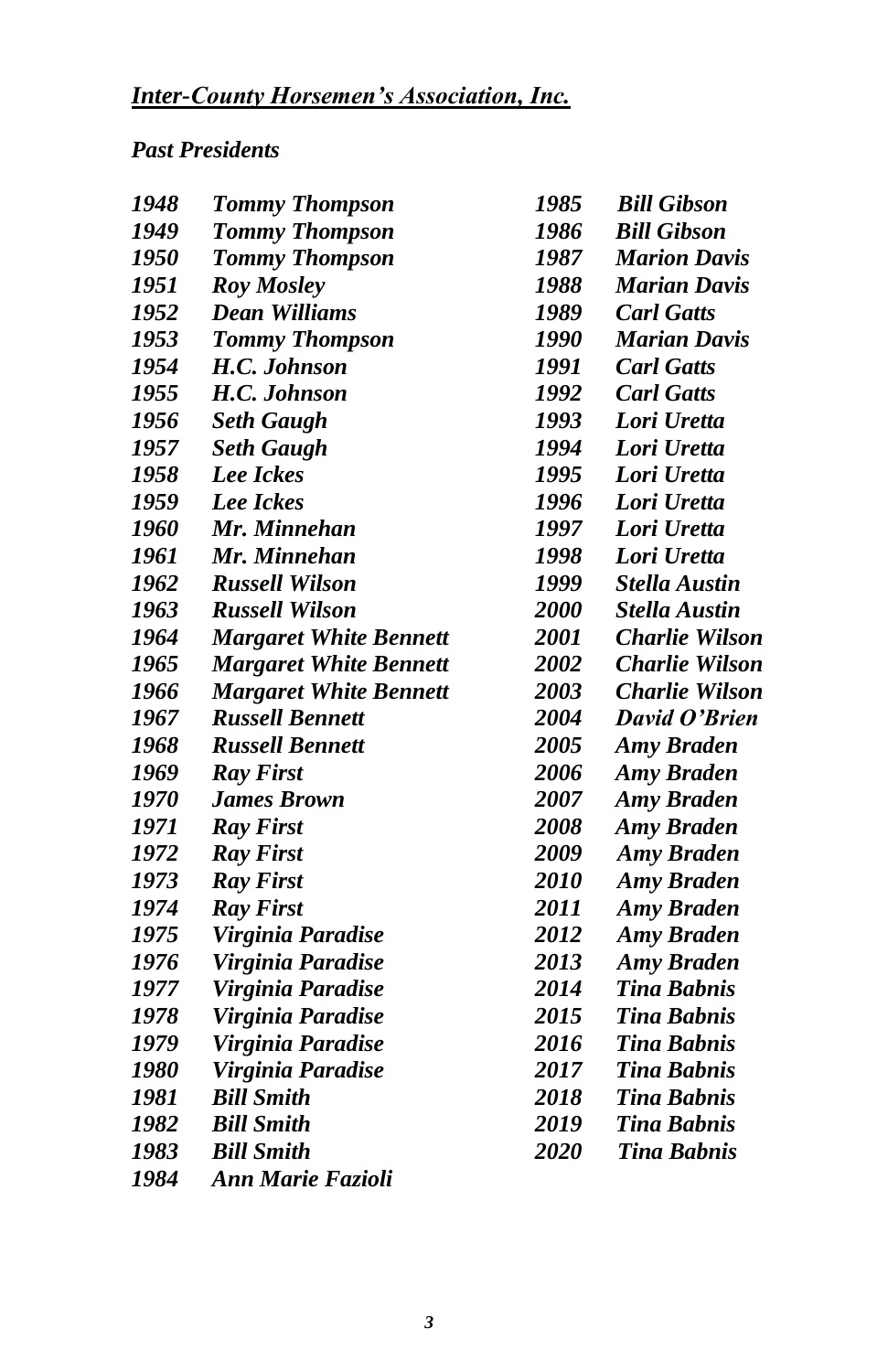## *The Tommy Thompson Memorial Trophy "Scholarship Award" Established by Trudy Thompson in 1989*

*This award is presented in memory of Tommy Thompson, founder and first President of the Inter-County Horsemen's Association.*

*This scholarship will be awarded to the exhibitor that wins in Saddle Seat, Hunt Seat or Western Seat Equitation 14-17 for 3 years in a row. Those riders that have competed for the Tommy Thompson Scholarship………….*

| 1989 |             | <b>Billie Jo Altemus</b>                | Pittsburgh, Pennsylvania    |
|------|-------------|-----------------------------------------|-----------------------------|
| 1990 |             | Lynn Damon                              | Panama, New York            |
| 1991 |             | <b>Tiffany Simkins</b>                  | Sharon, Pennsylvania        |
| 1992 |             | <b>Daphne Simkins</b>                   | Sharon, Pennsylvania        |
| 1993 |             | <b>Daphne Simkins</b>                   | Sharon, Pennsylvania        |
| 1994 |             | Julie Horoschuch                        | Albion, Pennsylvania        |
| 1995 |             | Julie Horoschuch                        | Albion, Pennsylvania        |
| 1996 |             | Julie Horoschuch                        | Albion, Pennsylvania        |
| 1997 |             | <b>Olivia Doutt</b>                     | Venango, Pennsylvania       |
| 1998 |             | Olivia Doutt                            | Venango, Pennsylvania       |
| 1999 |             | <b>Olivia Doutt</b>                     | Venango, Pennsylvania       |
| 2000 |             | Olivia Doutt                            | Venango, Pennsylvania       |
| 2001 |             | <b>Sondra Eakin</b>                     | Conneaut Lake, Pennsylvania |
| 2002 |             | <b>Kimberly Hayes</b>                   | Cochranton, Pennsylvania    |
| 2003 |             | <b>Kimberly Hayes</b>                   | Cochranton, Pennsylvania    |
| 2004 |             | <b>Kimberly Hayes</b>                   | Cochranton, Pennsylvania    |
| 2005 |             | <b>Kimberly Hayes</b>                   | Cochranton, Pennsylvania    |
| 2006 |             | <b>Holli Stebner</b>                    | Streetsboro, Ohio           |
| 2007 |             | <b>Megan McDowell</b>                   | <b>Butler, Pennsylvania</b> |
| 2008 |             | <b>Sarah White</b>                      | Kent, Ohio                  |
| 2009 |             | Kodi Stebner                            | Streetsboro, Ohio           |
| 2010 |             | <b>Sarah White</b>                      | Kent, Ohio                  |
| 2011 |             | Joi Martin                              | New Salem, Pennsylvania     |
| 2012 |             | <b>Megan Nicholson</b>                  | <b>Brookfield, Ohio</b>     |
| 2013 |             | <b>Megan Nicholson</b>                  | <b>Brookfield, Ohio</b>     |
| 2014 |             | <b>Anna Claire Martin</b>               | <b>Kent</b> , Ohio          |
| 2015 |             | <b>Anna Claire Martin</b>               | Kent, Ohio                  |
| 2016 |             | <b>Anna Claire Martin SS</b>            | <b>Kent</b> , Ohio          |
| 2016 |             | <b>Cheyenne Savoy HS</b>                | Lodi, Ohio                  |
| 2017 |             | Nichaela Noebe SS                       | Medina, Ohio                |
| 2017 |             | Olivia Rayk HS                          | <b>Spencer</b> , Ohio       |
| 2018 |             | Trinity Williamson HS/SS                | <b>Bristolville, Ohio</b>   |
| 2019 |             | <b>Trinity Williamson HS/SS</b>         | <b>Bristolville, Ohio</b>   |
|      | <i>2020</i> | <b>Saddle Seat - Trinity Williamson</b> |                             |

*Hunt Seat – Ryleigh Balan*

*2020 Western Seat – Ryleigh Balan*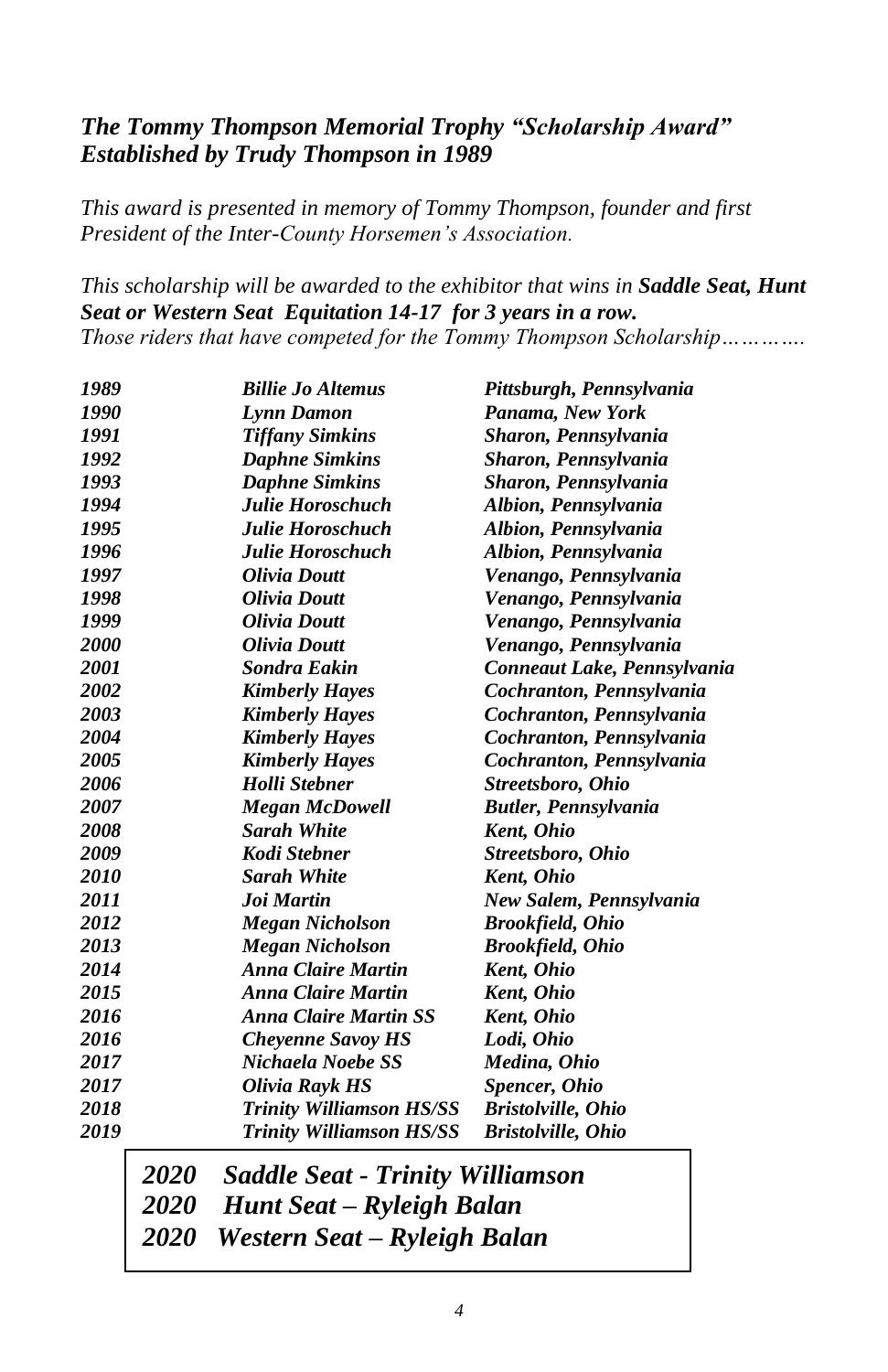## *The Butch Mowry Memorial Trophy Established by his Friends in 1991*

*Butch Mowry joined Inter-County in 1978 and served as a Director for years until his untimely death in 1990 at the age of 46. Butch always loved horses and enjoyed the competition of showing them. He lived the meaning of "Good Sportsmanship" by offering a helping hand and wishing a competitor well with the show biz phrase "break a leg"*

*The Butch Mowry trophy is awarded to the combination high point horse and rider in the following classes:*

*Men's Western Pleasure Ladies Western Pleasure Open Western Pleasure "Breed" Western Pleasure Adult Stock Seat Equitation*

| <i><b>2020</b></i> | <b>Candy Gierke</b>           | <b>Unfrosted</b>            |
|--------------------|-------------------------------|-----------------------------|
| 2019               | <b>Candy Gierke</b>           | <b>Unfrosted</b>            |
| 2018               | <b>Shelby Hull</b>            | <b>Skippin N Dancin</b>     |
| 2017               | <b>Shelby Hull</b>            | <b>Skippin N Dancin</b>     |
| 2016               | <b>Shelby Hull</b>            | <b>Skippin N Dancin</b>     |
| 2015               | <b>Shelby Hull</b>            | <b>Skippin N Dancin</b>     |
| 2014               | <b>Paul Clemens</b>           | <b>Take It Strait</b>       |
| 2013               | Kelli Hull                    | <b>Shethinksshezahottie</b> |
| 2012               | <b>Tom McEwen</b>             | <b>SA Dalal</b>             |
| 2011               | <b>Denise DeFiore</b>         | <b>Fooled Me Once</b>       |
| 2010               | <b>Charles Prachick</b>       | <b>Moon Shahdo</b>          |
| 2009               | <b>Tom Clemens</b>            | <b>Hu Mohammed</b>          |
| 2008               | <b>Nicole Dengel</b>          | Natasha's Image             |
| 2007               | <b>Paul Clemens</b>           | Hu Sohda Abdul              |
| 2006               | <b>Melinda Thompson</b>       | <b>Name Game</b>            |
| 2005               | <b>Melinda Thompson</b>       | <b>Name Game</b>            |
| 2004               | <b>Melinda Thompson</b>       | <b>Name Game</b>            |
| 2003               | <b>Jim &amp; Sue Greenert</b> | <b>Spott</b>                |
| 2002               | <b>Jim &amp; Sue Greenert</b> | <b>Spott</b>                |
| 2001               | <b>Carol Goodrick</b>         | <b>CG Shah Zeer</b>         |
| 2000               | <b>Melinda Thompson</b>       | <b>Name Game</b>            |
| 1999               | <b>Melinda Thompson</b>       | <b>Name Game</b>            |
| 1998               | Melinda Thompson              | <b>Name Game</b>            |
| 1997               | Melinda Thompson              | Name Game                   |
| 1996               | <b>Paul Clemens</b>           | Lail Shabah                 |
| 1995               | <b>Paul Clemens</b>           | Lail Shabah                 |
| 1994               | <b>Wendy Workman</b>          | <b>Seekacrown</b>           |
| 1993               | <b>Mary Montgomery</b>        | Chick's Quincy              |
| 1992               | <b>Dawn Moran</b>             | Miss Zippo Cash             |
| 1991               | Dawn Moran                    | Miss Zippo Cash             |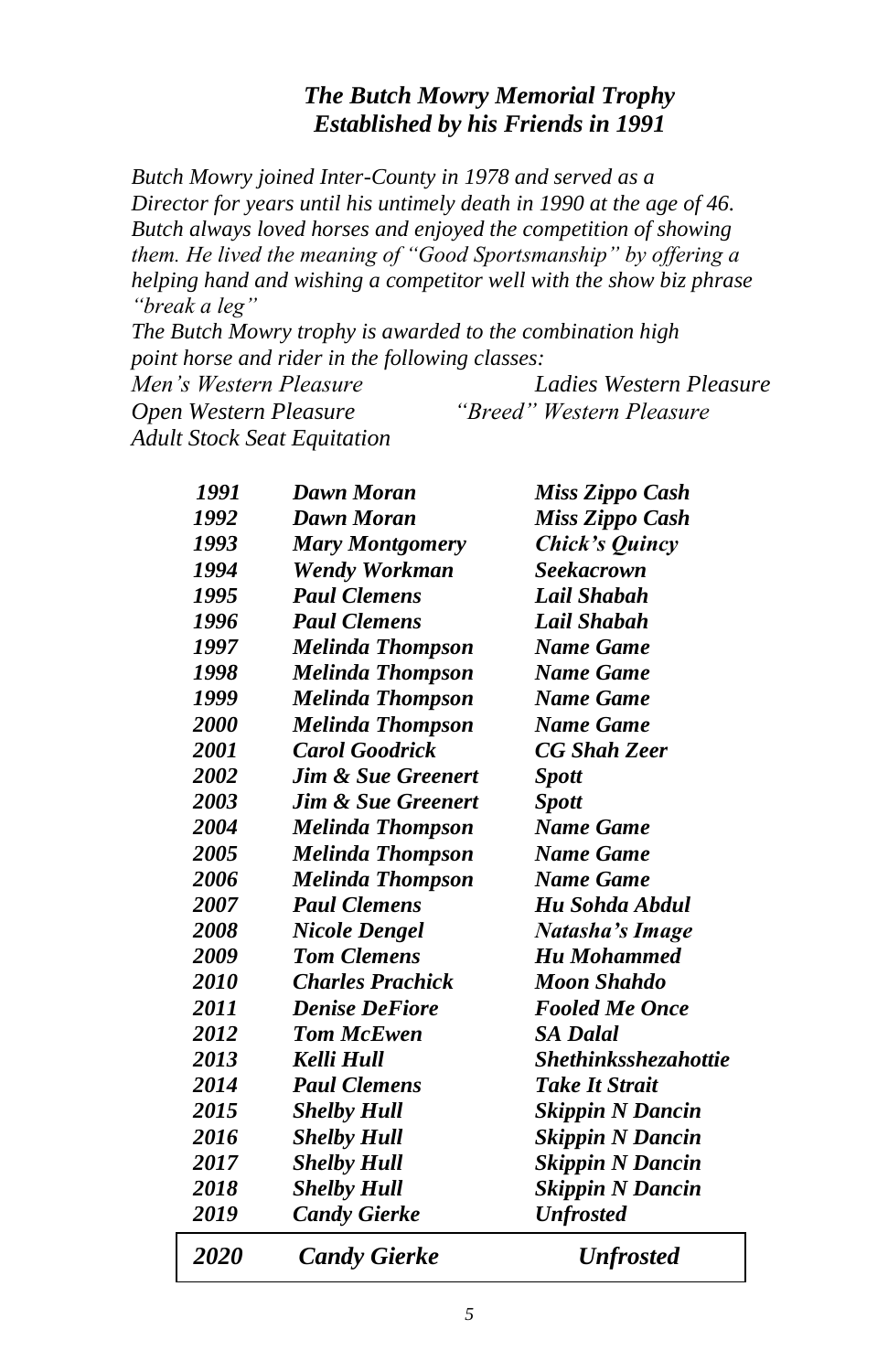## *The Tom Butler Memorial Trophy Established by The Bud Butler Stable in 1991*

*Tom Butler was an excellent Horseman who was respected for developing many fine Champions. Bud sponsored this trophy in honor of his father. Awarded to the horse that accumulates the most points in all classes in the 5-Gaited Division.*

| 1991        | <b>Jay Tee Stonewall</b>            | Dr. & Mrs. Floyd Dunlap           |
|-------------|-------------------------------------|-----------------------------------|
| 1992        | <b>Jay Tee Sonewall</b>             | Dr. & Mrs. Floyd Dunlap           |
| 1993        | <b>Shiney Knight</b>                | Vernon Wise                       |
| 1994        | <b>Fire Power</b>                   | <b>Tibolet Stables</b>            |
| 1995        | <b>Rhythm Heiress</b>               | JoAnn St. John                    |
| 1996        | <b>Rhythm Heiress</b>               | JoAnn St. John                    |
| 1997        | <b>Callaway's Hot Tip</b>           | Lori Balderach                    |
| 1998        | <b>CH Jac Lu Mars Mtn. Contract</b> | <b>Casey Brooks</b>               |
| 1999        | <b>Awesome Heir</b>                 | Rich & Jane Schneider             |
| <b>2000</b> | <b>Classic Moment</b>               | <b>Ron &amp; Deborah Sterrett</b> |
| 2001        | <b>Classic Moment</b>               | <b>Ron &amp; Deborah Sterrett</b> |
| 2002        | <b>Classic Moment</b>               | <b>Ron &amp; Deborah Sterrett</b> |
| 2003        | Callaway's Hot Tip                  | Lori Pino                         |
| 2004        | <b>Gold By Design</b>               | <b>Suzanne Mamrose</b>            |
| 2005        | <b>Santana's Smart Alex</b>         | <b>Ashley Mazey</b>               |
| 2006        | <b>The Lady Pearl</b>               | <b>Lauren Burin</b>               |
| 2007        | <b>The Lady Pearl</b>               | <b>Sydney R. Lewis</b>            |
| 2008        | <b>The Power Broker</b>             | <b>Kaye Boweles Durnell</b>       |
| 2009        | <b>The Power Broker PHF</b>         | <b>Mary Lou Manis</b>             |
| <i>2010</i> | <b>Hey Beau</b>                     | Joanna Archer                     |
| 2011        | <b>Thunder Over Manhattan</b>       | Lauren Burin                      |
| 2012        | <b>No Exhibitor Qualified</b>       |                                   |
| 2013        | <b>Starstruck's Regal Captain</b>   | <b>Doreen Norris</b>              |
| 2014        | <b>No Exhibitor Qualified</b>       |                                   |
| 2015        | <b>No Exhibitor Qualified</b>       |                                   |
| 2016        | Oliver's Touch                      | Jennifer Cunningham               |
| 2017        | <b>Oliver's Touch</b>               | Jennifer Cunningham               |
| 2018        | Oliver's Touch                      | Nichaela Noebe                    |
| 2019        | Oliver's Touch                      | Nichaela Noebe                    |
|             |                                     |                                   |

*2020 Oliver's Touch Nichaela Noebe*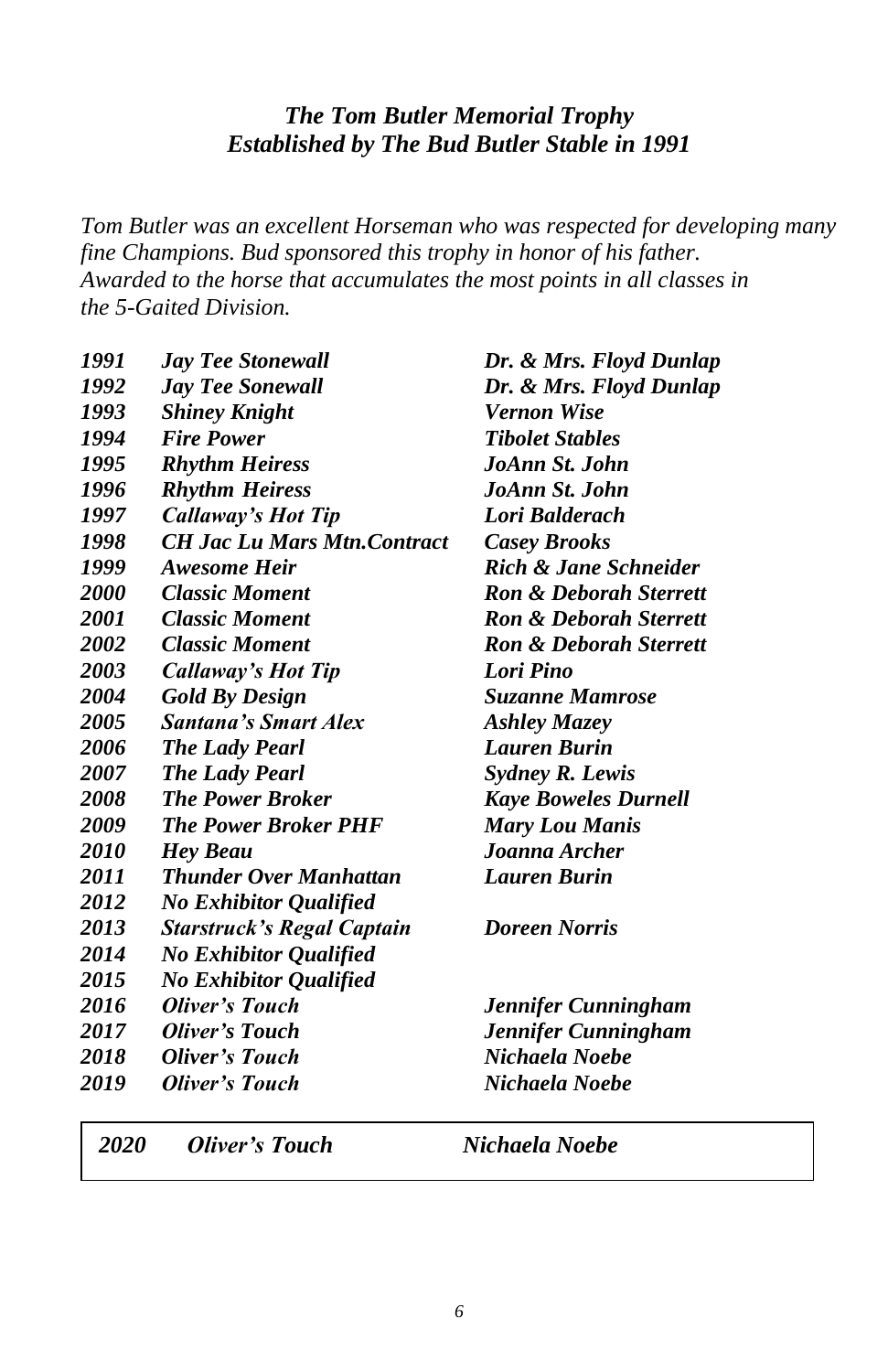### *The Virginia Paradise Memorial Trophy Established by her Family in 2010*

*Virginia has been part of the Horse Show World more than 60 years. She was respected for her knowledge and her kindness. She has been a long time member of Inter-County serving as President and Point Secretary. She will be sadly missed. Since she was always there for the Exhibitor, this trophy in her memory will be awarded to the Exhibitor accumulating the greatest number of points in a show season.*

|      | <i>2010</i><br>2011 | <b>Tina Bahnis</b><br>Dr. Holly Ray       |
|------|---------------------|-------------------------------------------|
|      | 2012                | Dr. Holly Ray                             |
|      | 2013<br>2014        | Dr. Holly Ray<br><b>Tina Bahnis</b>       |
|      | 2015                | <b>Tina Bahnis</b>                        |
|      | 2016<br>2017        | <b>Tina Bahnis</b><br><b>Tina Bahnis</b>  |
|      | 2018<br>2019        | <b>Tina Bahnis</b><br><b>Candy Gierke</b> |
| 2020 |                     | <b>Candy Gierke</b>                       |

## *The Nan Laslow Memorial Trophy Established by her Friends in 2012*

## *The Champion of Champions*

*Nan was a member and Director of Inter-County for many years. Her love was the Arabian horse. Art and design were also one of her many talents. She showed, trained, but most importantly she sketched and painted horses so that we could see their beauty as she did. This award is presented to the Arabian Champion that has accumulated the highest number of points.*

| 2012 | Man O' Fire              | <b>Jessica Booher</b>         |  |
|------|--------------------------|-------------------------------|--|
| 2013 | Armanis Valentine        | <b>Kimberly Weaver</b>        |  |
| 2014 | Armanis Valentine        | <b>Kimberly Weaver</b>        |  |
| 2015 | <b>The Glenlivet SCA</b> | <b>Debbie Patterson White</b> |  |
| 2016 | <b>The Glenlivet SCA</b> | <b>Debbie Patterson White</b> |  |
| 2017 | <b>The Glenlivet SCA</b> | <b>Debbie Patterson White</b> |  |
| 2018 | <b>The Glenlivet SCA</b> | <b>Debbie Patterson White</b> |  |
| 2019 | <b>The Glenlivet SCA</b> | <b>Debbie Patterson White</b> |  |
| 2020 | O.F.W. Validate          | <b>Ryleigh Balan</b>          |  |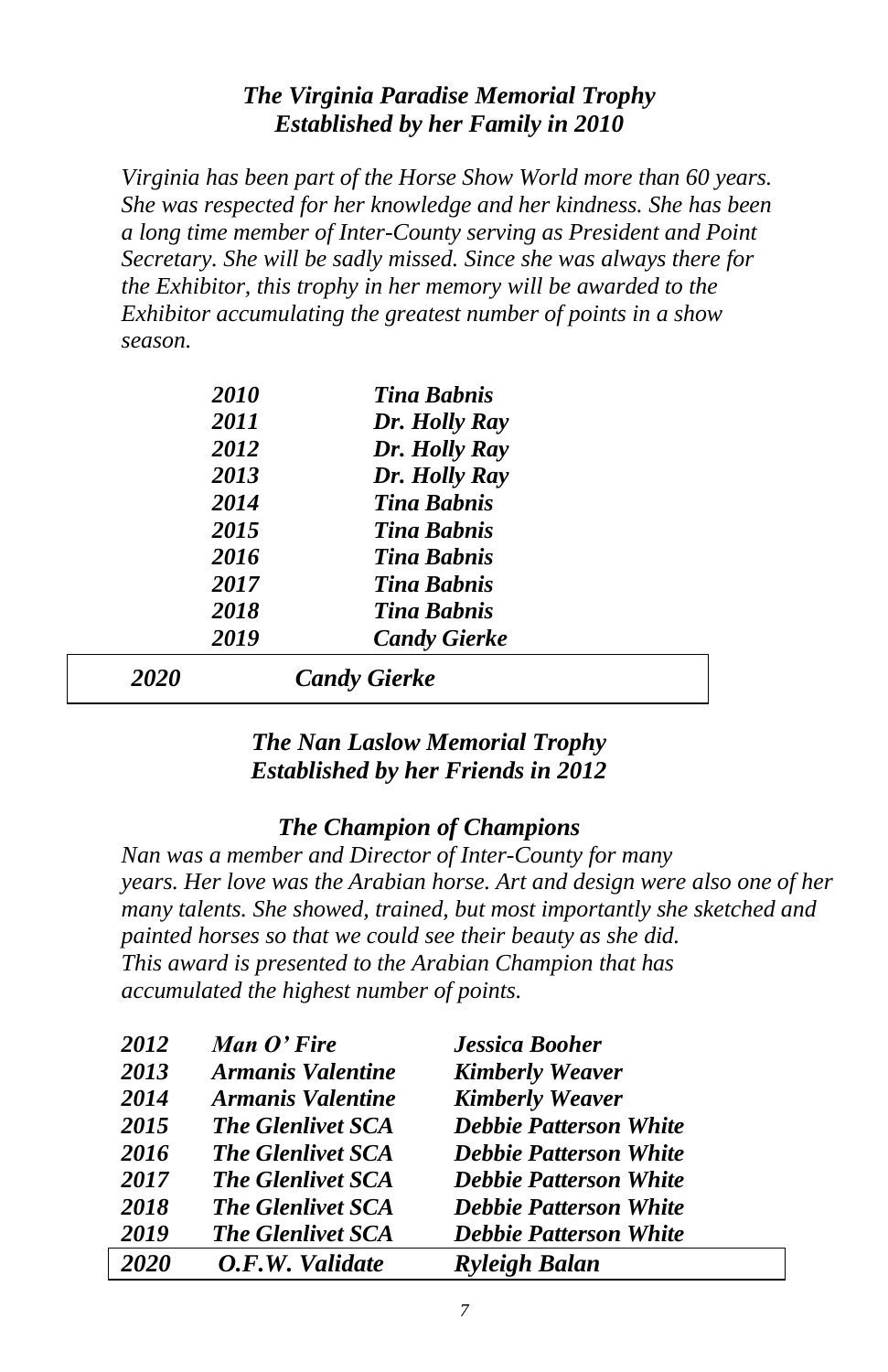## *The Kimmel Memorial Trophy Established by their Family in 2013*

*In memory of Bud and Pat Kimmel Remembering their contributions to the horse show world. Whether it was a new saddle, tack, clothing or supplies, the Kimmel's were purveyors of quality products*

## *Presented to*

*The Junior Exhibitor with the highest number of points*

| 2013 | <b>Anna Claire Martin</b> |
|------|---------------------------|
| 2014 | <b>Anna Claire Martin</b> |
| 2015 | Nichaela Noebe            |
| 2016 | Nichaela Noebe            |
| 2017 | Nichaela Noebe            |
| 2018 | <b>Trinity Williamson</b> |
| 2019 | <b>Mackenzie Davis</b>    |
|      |                           |

*2020 Kenzie Ayotte* 

## *The Carl Gatts Memorial Trophy Established by his friends at ICHA in 2017*

*In memory of Carl, a friend and supporter of ICHA, starting as an exhibitor, serving as an Officer and just loving horse shows!*

*Presented to the Open English Pleasure Champion*

| 2017<br>2018<br>2019 |             | <b>Mackinaw</b><br>Kool-N-Frosty<br>Kool-N-Frosty | <b>Tina Bahnis</b><br>Nichaela Noebe<br>Nichaela Noebe |
|----------------------|-------------|---------------------------------------------------|--------------------------------------------------------|
|                      | <b>2020</b> | Extra Classic                                     | <b>Amy Sibole / Ron Wilson</b>                         |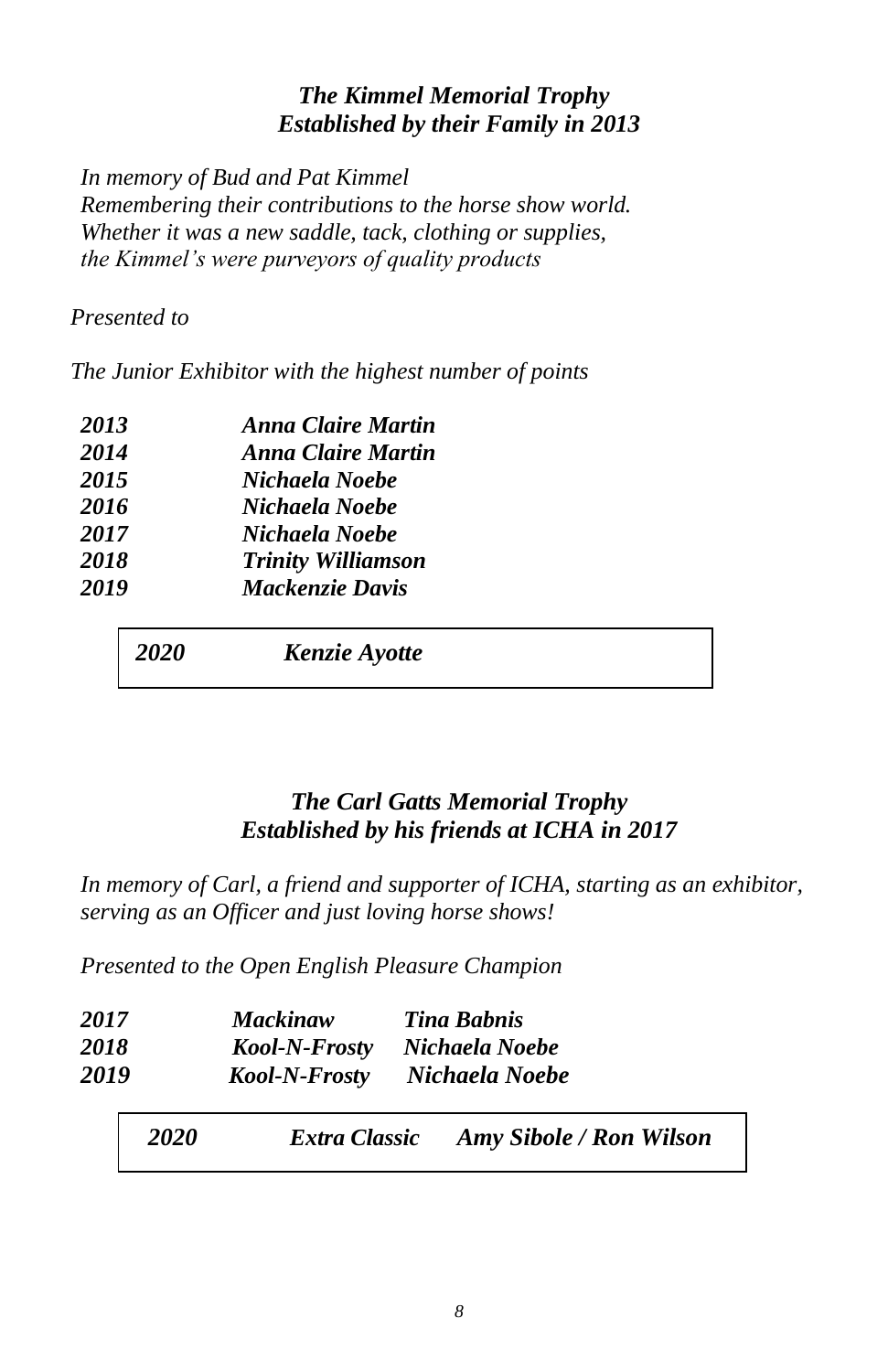## *The Inter-County Horsemen's Association, Inc. Lifetime Achievement Award Established by the ICHA Directors in 1999*

*The Lifetime Achievement Award is presented to very special individuals within ICHA who over the years has contributed both time and love to the wonderful animal we call the "Horse"*

> *Louise McClintic Bud Parrott Virginia Paradise Bill Smith Junior Warner Tony Mercure Bonnie Hrybiniak Gary Altman Don Guarnieri Charlie Wilson John Reynolds Robert Augusta Terry Corley Paul Clemens Tom Clemens Carl Gatts 2014 Francis Patterson Richard "Dick" Hill Ron Wilson Margie Kline Kim & Rita Kidd Paul Hurd*

*Thanks to those who have contributed in many ways to the continuation of "good sport and fun" with the Horse.*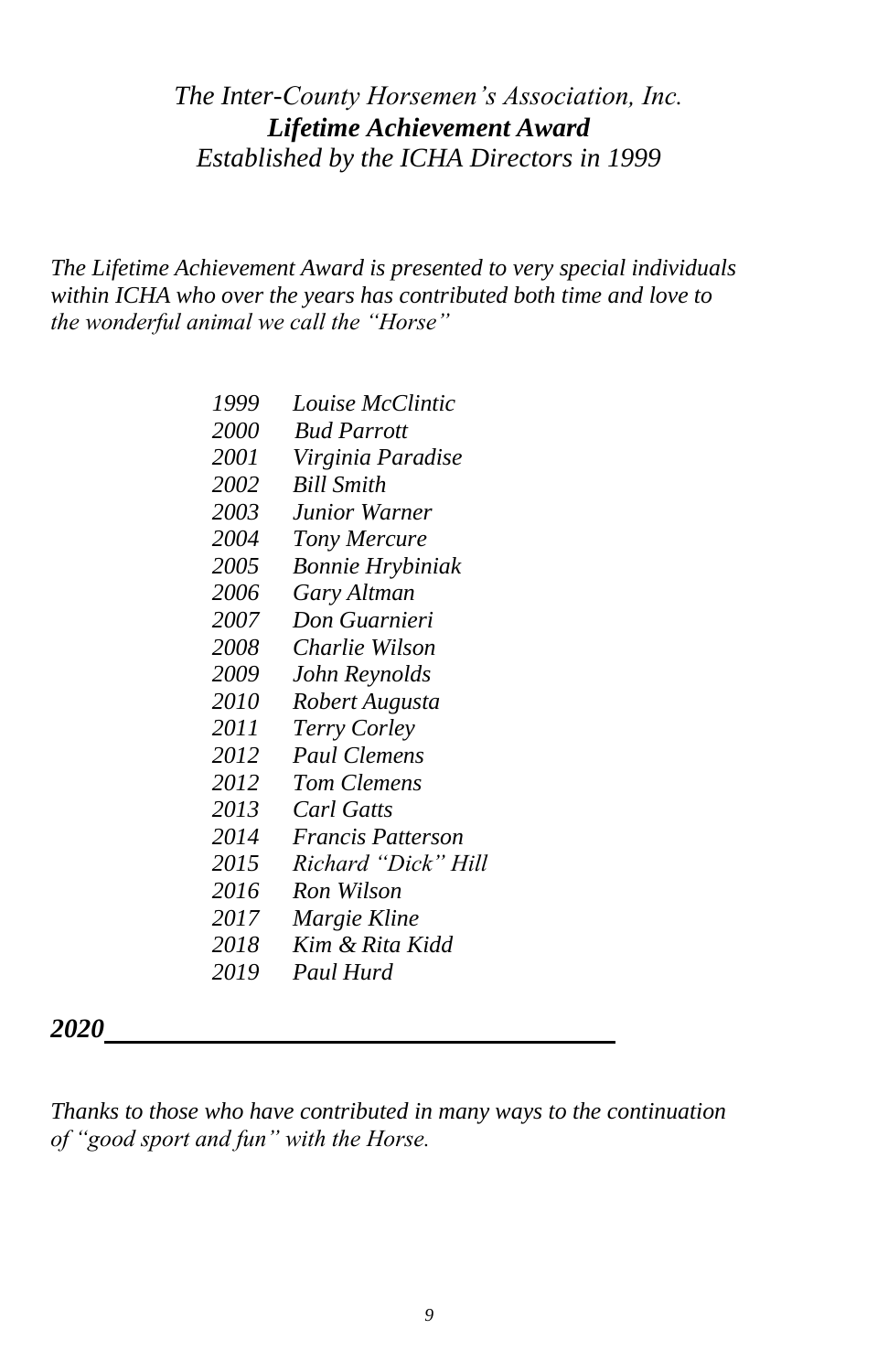# *American Saddlebred Division*

| <b>ASB Halter</b>             |                                                   |                                 |
|-------------------------------|---------------------------------------------------|---------------------------------|
| Champion                      | <b>Unfrosted</b>                                  | Candy Gierke                    |
| Reserve                       | Attaways Landslide                                | Carol Goodrick                  |
| Third                         | Attache Calendar Girl                             | Stella Austin                   |
| Fourth                        | Desert Wind Wings of Fyre                         | Lyssa Wetz                      |
| <b>ASB Halter-Pleasure</b>    |                                                   |                                 |
| Champion                      | <b>Unfrosted</b>                                  | <b>Candy Gierke</b>             |
| Reserve                       | Attaways Landslide                                | Carol Goodrick                  |
| <b>Third</b>                  | Attache Calendar Girl                             | Stella Austin                   |
| Fourth                        | Calloway's Can You Dig It                         | Tessa Pritts                    |
|                               | <b>ASB 5-Gaited Show Pleasure</b>                 | $3^{\circ}$                     |
| Champion                      | Oliver's Touch                                    | Nichaela Noebe                  |
| Reserve                       | Desert Martini                                    | Amy Haller                      |
| <b>ASB 3-Gaited-Amateur</b>   |                                                   |                                 |
| Champion                      | Ana Katerina                                      | $\frac{2}{\text{Nancy Spiker}}$ |
| <b>ASB 3-Gaited FMT Open</b>  |                                                   |                                 |
| Champion                      | Tailwinds                                         | $\frac{3}{\text{Tara Kisner}}$  |
|                               | <b>ASB 3-Gaited FMT Amateur</b>                   |                                 |
| Champion                      | Tailwinds                                         | $\frac{3}{\text{Tara Kisner}}$  |
| Reserve                       | Doubletrees Scarlet Design                        | Diana Pistora                   |
| <b>ASB Park Pleasure Open</b> |                                                   | $3 \quad$                       |
| Champion                      | <b>Twos Tiny Dancer</b>                           | Candy Gierke                    |
|                               | <b>ASB Show Pleasure Adult</b>                    |                                 |
| Champion                      | Diamond Ringo                                     | 3<br>Mindy Sydlowski            |
|                               | <b>ASB Show Pleasure</b> Jr. Exhibitor            | $\frac{1}{\sqrt{2}}$            |
| Champion                      | Snooki                                            | <b>Aisling Brink</b>            |
|                               | <b>ASB Country English Pleasure</b> Adult         | $3^{\circ}$                     |
| Champion                      | Deuce Or Dat                                      | Jamie Moore                     |
| Reserve                       | Ridgewood's Brite Lites                           | Linda Stewart                   |
|                               | <b>ASB Country English Pleasure Jr. Exhibitor</b> | $4 \quad$                       |
| Champion                      | <b>Sunset Happy Jack</b>                          | Kenzie Ayotte                   |
| Reserve                       | Kool-N-Frosty                                     | Nichaela Noebe                  |
| <b>Third</b>                  | Calloway's Can You Dig It                         | <b>Tessa Pritts</b>             |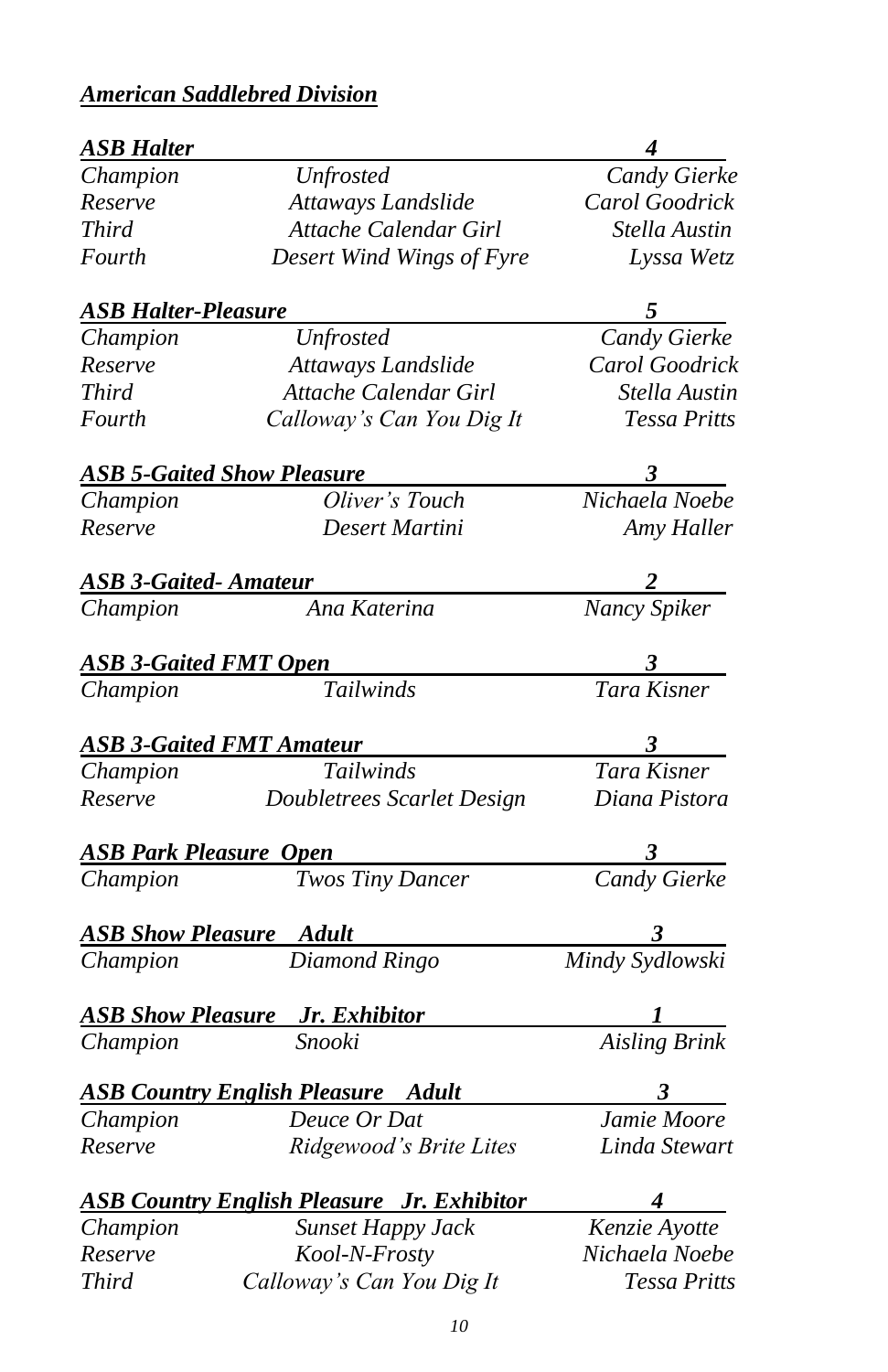# *ASB Country Hunter Pleasure* 9

| Champion                                     | Count Me In                     | Ellen Vajda              |
|----------------------------------------------|---------------------------------|--------------------------|
| Reserve                                      | Kool-N-Frosty                   | Nichaela Noebe           |
| <i>Third</i>                                 | Deuce Or Dat                    | Jamie Moore              |
| Fourth                                       | Paddington's Flashpoint         | <b>Heather Krug</b>      |
| Fifth                                        | Paddington's Twilight           | Phyllis Brannon          |
| <b>ASB Country Western Pleasure</b>          |                                 |                          |
| Champion                                     | Riot on 43 <sup>rd</sup> Street | Dr. Joni Canby           |
| Reserve                                      | <b>Unfrosted</b>                | Candy Gierke             |
| <b>Parade Horse</b>                          |                                 |                          |
| Champion                                     | Syrinx                          | Candy Gierke             |
| <b>Saddletype Horse Western Equipment</b>    |                                 | 3                        |
| Champion                                     | Syrinx                          | Candy Gierke             |
| Reserve                                      | The Rush Hour                   | <b>Holly Armstrong</b>   |
| <u> Half Arabian Division</u>                |                                 |                          |
| <b>Half Arabian Halter Open</b>              |                                 |                          |
| Champion                                     | A Fire Hazard                   | <b>Heather McConnell</b> |
| Reserve                                      | <b>WH</b> Twist Of Fate         | <b>Emily Reynolds</b>    |
| <b>Third</b>                                 | Shady Lady FS                   | Jillian Delcamp          |
| <b>Half Arabian Country English Pleasure</b> |                                 | 4                        |
| Champion                                     | <b>WH</b> Twist Of Fate         | <b>Emily Reynolds</b>    |
| Reserve                                      | Love Never Ending               | Kera Leskovec            |
| Third                                        | Shady Lady FS                   | Jillian Delcamp          |
| <b>Half Arabian Hunter Pleasure Open</b>     |                                 | $\overline{z}$           |
| Champion                                     | WH Twist Of Fate                | <b>Emily Reynolds</b>    |
| Reserve                                      | Love Never Ending               | Kera Leskovec            |
| Third                                        | Shady Lady FS                   | Jillian Delcamp          |
| <b>Half Arabian Western Pleasure Open</b>    |                                 |                          |
| Champion                                     | Take It Strait                  | <b>Paul Clemens</b>      |
| Reserve                                      | <b>Just Amazing</b>             | Kim Weaver               |
| <b>Third</b>                                 | FW Macchiatto                   | Chiappini/Williamson     |
| <b>Half Arabian Native Costume</b>           |                                 |                          |
| Champion                                     | Love Never Ending               | Kera Leskovec            |
| Reserve                                      | WH Twist Of Fate                | <b>Emily Reynolds</b>    |
| <b>Third</b>                                 | Shady Lady FS                   | Jillian Delcamp          |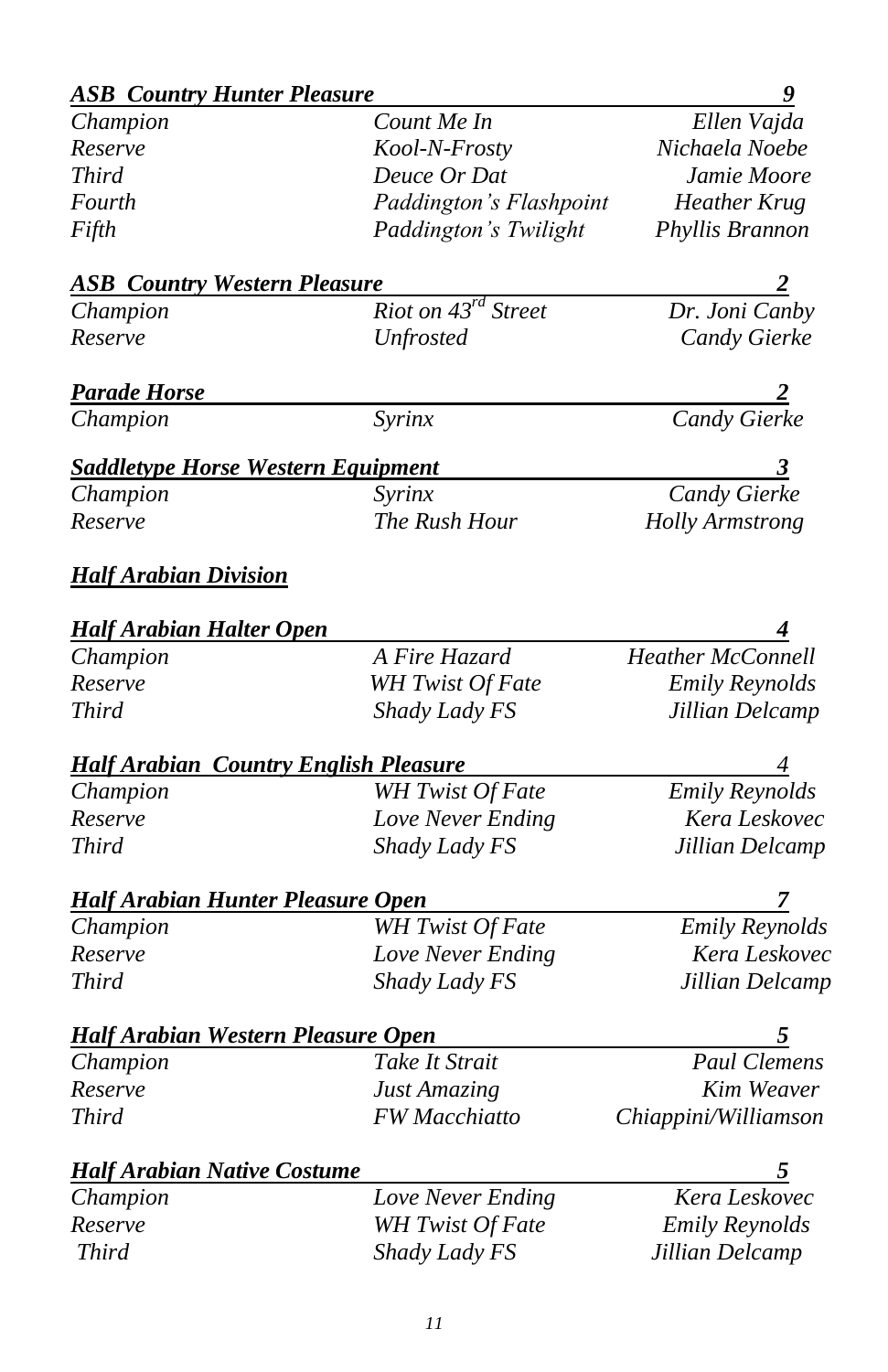| <b>Arabian Halter</b> |                                       | <i>10</i>              |
|-----------------------|---------------------------------------|------------------------|
| Champion              | O.F.W. Validate                       | Ryleigh Balan          |
| Reserve               | MH Ahsom                              | Aimee Shank            |
| <b>Third</b>          | Asa Madar                             | Jennifer Dzvonik       |
| <b>Fourth</b>         | LL Ellis                              | Dr. Holly Ray          |
| Fifth                 | Titan HR                              | <b>Allison Krieger</b> |
|                       | Arabian Country English Pleasure Open | 7                      |
| Champion              | <i>The Glenlivet SCA</i>              | Debbie Patterson White |
| Reserve               | CZ Tashiga                            | Lyssa Wetz             |
| <i>Third</i>          | <b>MH</b> Ahsom                       | Aimee Shank            |
| <i>Fourth</i>         | Kareem Al Jannat                      | Lauren Krieger         |
|                       |                                       |                        |

| Champion | Titan HR         | <b>Allison Krieger</b> |
|----------|------------------|------------------------|
| Reserve  | O.F.W. Validate  | Ryleigh Balan          |
| Third    | SS Lady Madonna  | Alana Holt             |
| Fourth   | Kareem Al Jannat | Lauren Krieger         |
| Fifth    | Phoenix Sun PA   | Sara White             |
|          |                  |                        |

| Arabian Western Pleasure<br><b>Open</b> |                |
|-----------------------------------------|----------------|
| O.F.W. Validate                         | Ryleigh Balan  |
| Kareem Al Jannat                        | Lauren Krieger |
| <b>EF</b> Affecxion                     | Zoei Zaveson   |
| <b>Muscat Music</b>                     | Tom Clemens    |
| Diplomatic Immunity                     | Amanda Ladd    |
|                                         |                |

# *Arabian Native Costume 5*

| Champion     | Nocturnal         | <b>Gabby Hayes</b>     |
|--------------|-------------------|------------------------|
| Reserve      | The Glenlivet SCA | Debbie Patterson White |
| <i>Third</i> | CZ Tashiga        | Lyssa Wetz             |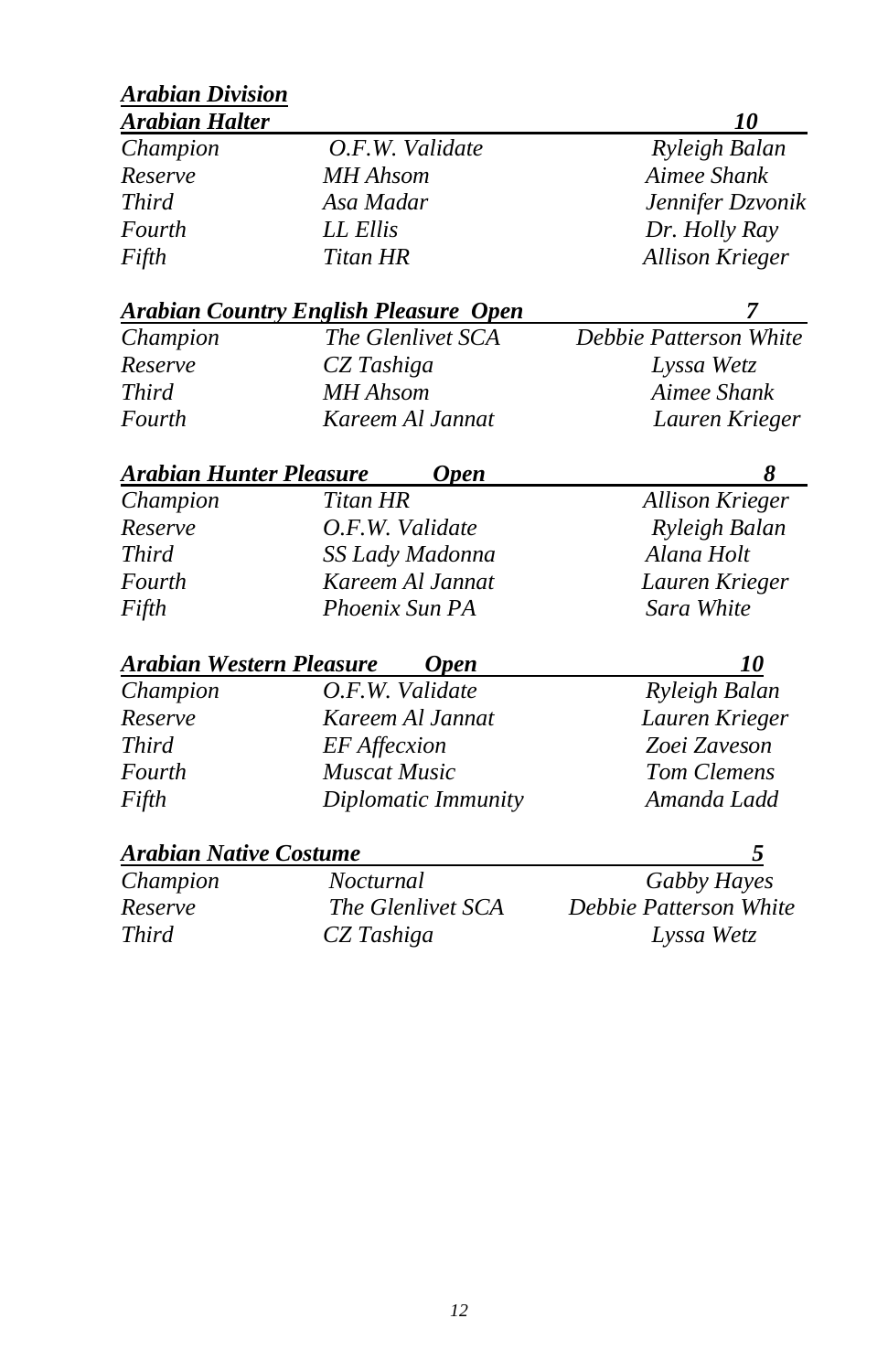|                                      | <b>Adult Hunt Seat Equitation 18 yrs. &amp; Over</b>    | 8                     |  |
|--------------------------------------|---------------------------------------------------------|-----------------------|--|
| Champion                             |                                                         | Sara White            |  |
| Reserve                              |                                                         | Ashley Holt           |  |
| <b>Third</b>                         |                                                         | Shelby Hull           |  |
| Fourth                               |                                                         | Anna Claire Martin    |  |
| Fifth                                |                                                         | Kera Leskovec         |  |
|                                      | <b>Western Seat Equitation 13 yrs &amp; under</b>       |                       |  |
| Champion                             |                                                         | Zoei Zaveson          |  |
| <b>Western Seat Equitation 14-17</b> |                                                         | 6                     |  |
| Champion                             |                                                         | Ryleigh Balan         |  |
| Reserve                              |                                                         | Lauren Krieger        |  |
| <b>Third</b>                         |                                                         | Trinity Williamson    |  |
| Fourth                               |                                                         | Mackenzie Davis       |  |
| Fifth                                |                                                         | Abbie Postlethwait    |  |
|                                      | <u>Adult Western Seat Equitation 18 yrs. &amp; Over</u> |                       |  |
| Champion                             |                                                         | Shelby Hull           |  |
| Reserve                              |                                                         | Michele Shealy        |  |
| Third                                |                                                         | Veronica Lindsey      |  |
| <b>Paint/Pinto Division</b>          |                                                         |                       |  |
| <b>Paint/Pinto Halter Open</b>       |                                                         | 8                     |  |
| Champion                             | <b>WH Twist OF Fate</b>                                 | <b>Emily Reynolds</b> |  |
| Reserve                              | Twisted Indigo Effect                                   | Jennifer Wheeler      |  |
| <b>Third</b>                         | <b>Stones Daybreak</b>                                  | <b>Carson Thomas</b>  |  |
| Fourth                               | <b>Bingo Legacy</b>                                     | Stella Austin         |  |
| Fifth                                | Desert Wind Wings of Fyre                               | Lyssa Wetz            |  |
|                                      | <b>Paint/Pinto English Pleasure Open</b>                | 4                     |  |
| Champion                             | <b>WH Twist OF Fate</b>                                 | <b>Emily Reynolds</b> |  |
| Reserve                              | Twisted Indigo Effect                                   | Jennifer Wheeler      |  |
|                                      | <b>Paint/Pinto Western Pleasure Open</b>                | 5                     |  |
| Champion                             | Take It Strait                                          | Paul Clemens          |  |
| Reserve                              | Twisted Indigo Effect                                   | Jennifer Wheeler      |  |
| <b>Third</b>                         | <b>WH Twist OF Fate</b>                                 | <b>Emily Reynolds</b> |  |
| Fourth                               | Sacrifice It All                                        | Mindy Fitzhenry       |  |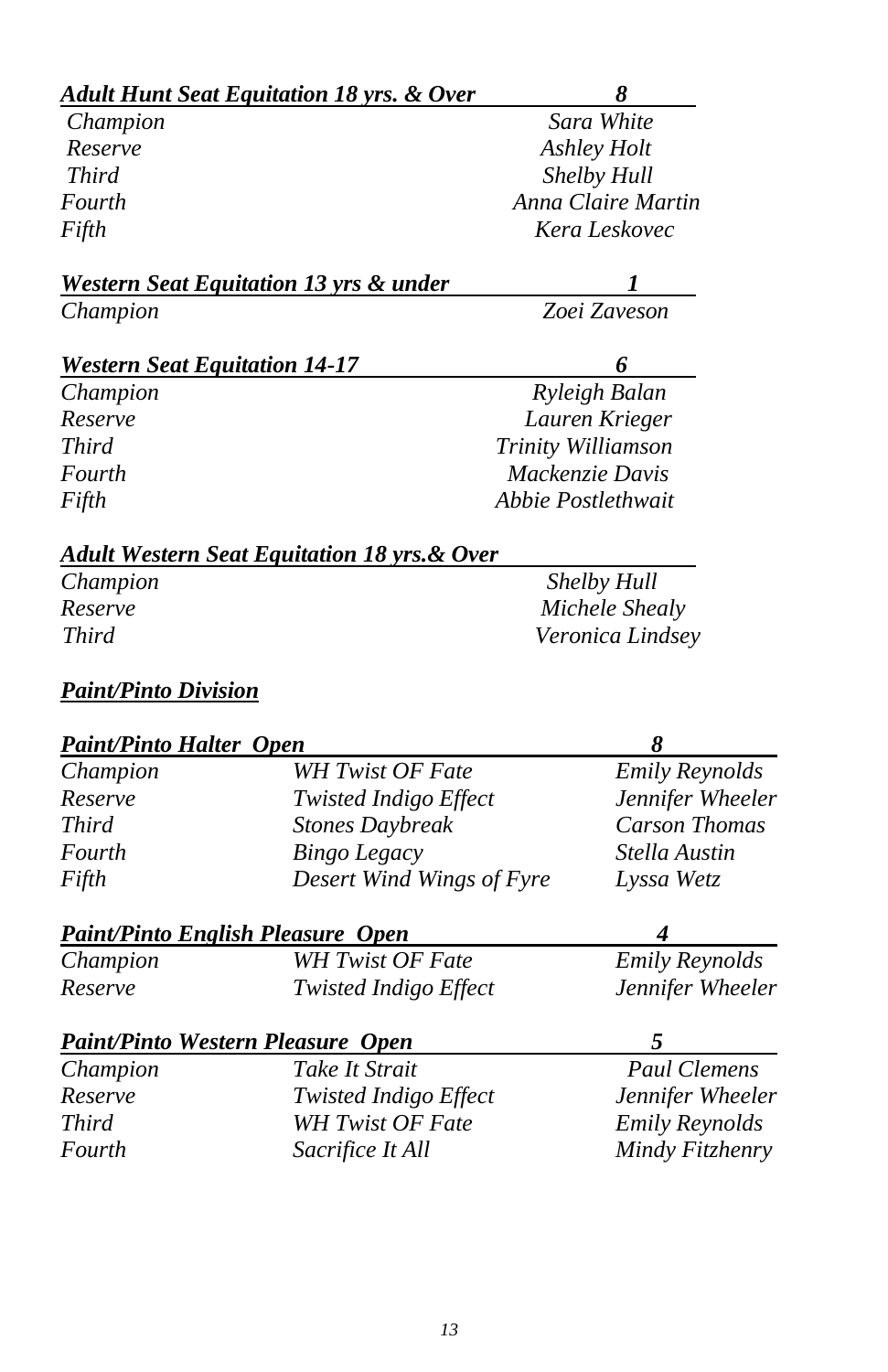| <b>Equitation Division</b>                            |                        |
|-------------------------------------------------------|------------------------|
| <u>Lead Line – English 6 yrs. &amp; under</u>         |                        |
| Champion                                              | <b>Colton Reynolds</b> |
| Reserve                                               | Storie Grace Webber    |
| Third                                                 | Remi Simkins           |
| Fourth                                                | Charlotte Burt         |
| <u>Lead Line – Western 6 yrs. &amp; under</u>         |                        |
| Champion                                              | <b>Colton Reynolds</b> |
| Reserve                                               | Charlotte Burt         |
| Third                                                 | Remi Simkins           |
| Fourth                                                | Storie Grace Webber    |
| Fifth                                                 | Teagan Johnston        |
| <b>Saddle Seat Equitation W/T 11-17</b>               |                        |
| Champion                                              | Quentin Edge           |
| Reserve                                               | <b>Carson Thomas</b>   |
| <u>Saddle Seat Equitation 14 – 17 yrs</u>             | 6                      |
| Champion                                              | Trinity Williamson     |
| Reserve                                               | Amanda Toke            |
| <b>Third</b>                                          | Jillian Delcamp        |
| Fourth                                                | Lauren Krieger         |
| <u>Adult Saddle Seat Equitation 18 yrs &amp; Over</u> |                        |
| Champion                                              | Candy Gierke           |
| Reserve                                               | Gabby Hayes            |
| 10 yrs. & under<br><b>Hunt</b> Seat Equitation        |                        |
| Champion                                              | Abigale Miller         |
| <b>Hunt</b> Seat Equitation<br><i>W/T 11-17</i>       | 7                      |
| Champion                                              | Cheyenne Burt          |
| Reserve                                               | Quentin Edge           |
| <b>Third</b>                                          | Alexa Pino             |
| Fourth                                                | <b>Carson Thomas</b>   |
| Hunt Seat Equitation 13 yrs. & under                  |                        |
| Champion                                              | <b>Allison Krieger</b> |
| Reserve                                               | Zoei Zaveso            |
| <b>Hunt Seat Equitation 14-17 yrs.</b>                | 10                     |
| Champion                                              | Ryleigh Balan          |
| Reserve                                               | Lauren Krieger         |
| <b>Third</b>                                          | Alana Holt             |
| Fourth                                                | Trinity Williamson     |
| Fifth                                                 | Jillian Delcamp        |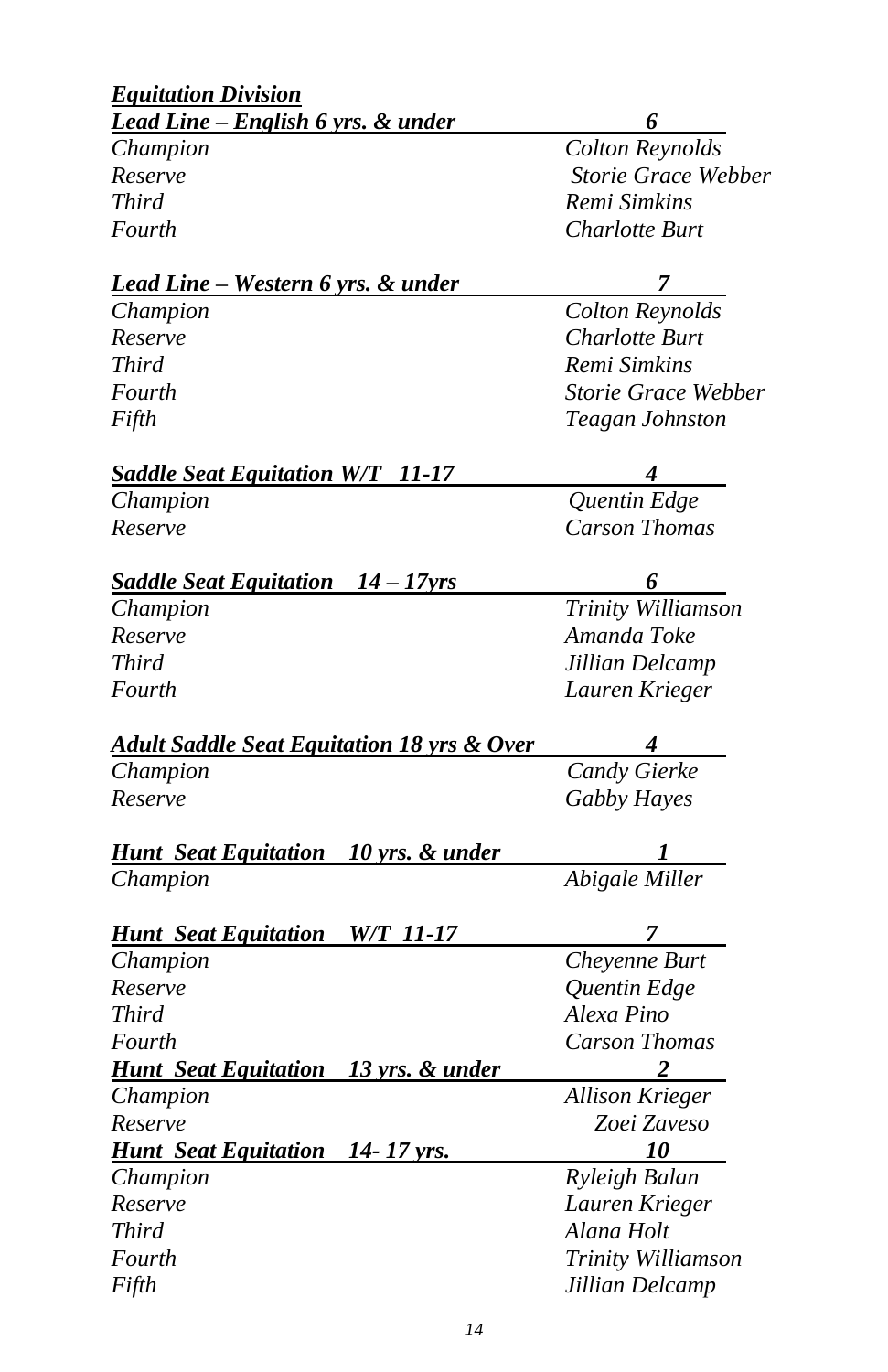# *Morgan Division*

| <b>Morgan Open Halter</b>           |                                        | 4                      |
|-------------------------------------|----------------------------------------|------------------------|
| Champion                            | <b>CRMS</b> Masterpiece                | Janyce Fry             |
| Reserve                             | TC's Don't Stop Believing              | Connie Swartz          |
| Third                               | Goodnight Moon                         | Candy Gierke           |
| Fourth                              | Old Ben's Lovely Latte                 | Isabella Foust         |
| <u>Morgan English Pleasure Open</u> |                                        | 1                      |
| Champion                            | <b>CRMS</b> Masterpiece                | Janyce Fry             |
|                                     | <b>Morgan Classic English Pleasure</b> |                        |
| Champion                            | Mackinaw                               | Tina Babnis            |
| <b>Morgan Hunter Pleasure Open</b>  |                                        |                        |
| Champion                            | <b>CBMF</b> Lead Story                 | Cherylyn Howard        |
| Reserve                             | JP's Living On The Edge                | Taylor McKinley        |
| Third                               | <b>Blade's Edge</b>                    | Howard/Shaw            |
| Fourth                              | Goodnight Moon                         | Candy Gierke           |
|                                     | <u>Morgan Hunter Pleasure Amateur</u>  | 6                      |
| Champion                            | Goodnight Moon                         | Candy Gierke           |
| Reserve                             | <b>Blade's Edge</b>                    | Cherylyn Howard        |
| <b>Morgan Western Pleasure Open</b> |                                        |                        |
| Champion                            | <b>Blade's Edge</b>                    | Howard/Shaw            |
| Reserve                             | Razor's Edge                           | Cherylyn Howard        |
| <b>Morgan Pleasure Driving Open</b> |                                        |                        |
| Champion                            | Lucky U                                | Gina Giansante         |
|                                     | <b>Morgan Classic Pleasure Driving</b> |                        |
| Champion                            | Lucky U                                | Gina Giansante         |
| <b>EZ Gait Division</b>             |                                        |                        |
| <b>Open EZ Gait English</b>         |                                        |                        |
| Champion                            | Sir Prize                              | <b>Bonnie Stauffer</b> |
| Reserve                             | <b>Clouds Black Flash</b>              | Justine Bartko         |
| <b>Open EZ Gait Western</b>         |                                        |                        |
| Champion                            | Clouds Black Flash                     | Justine Bartko         |
| Reserve                             | Sir Prize                              | <b>Bonnie Stauffer</b> |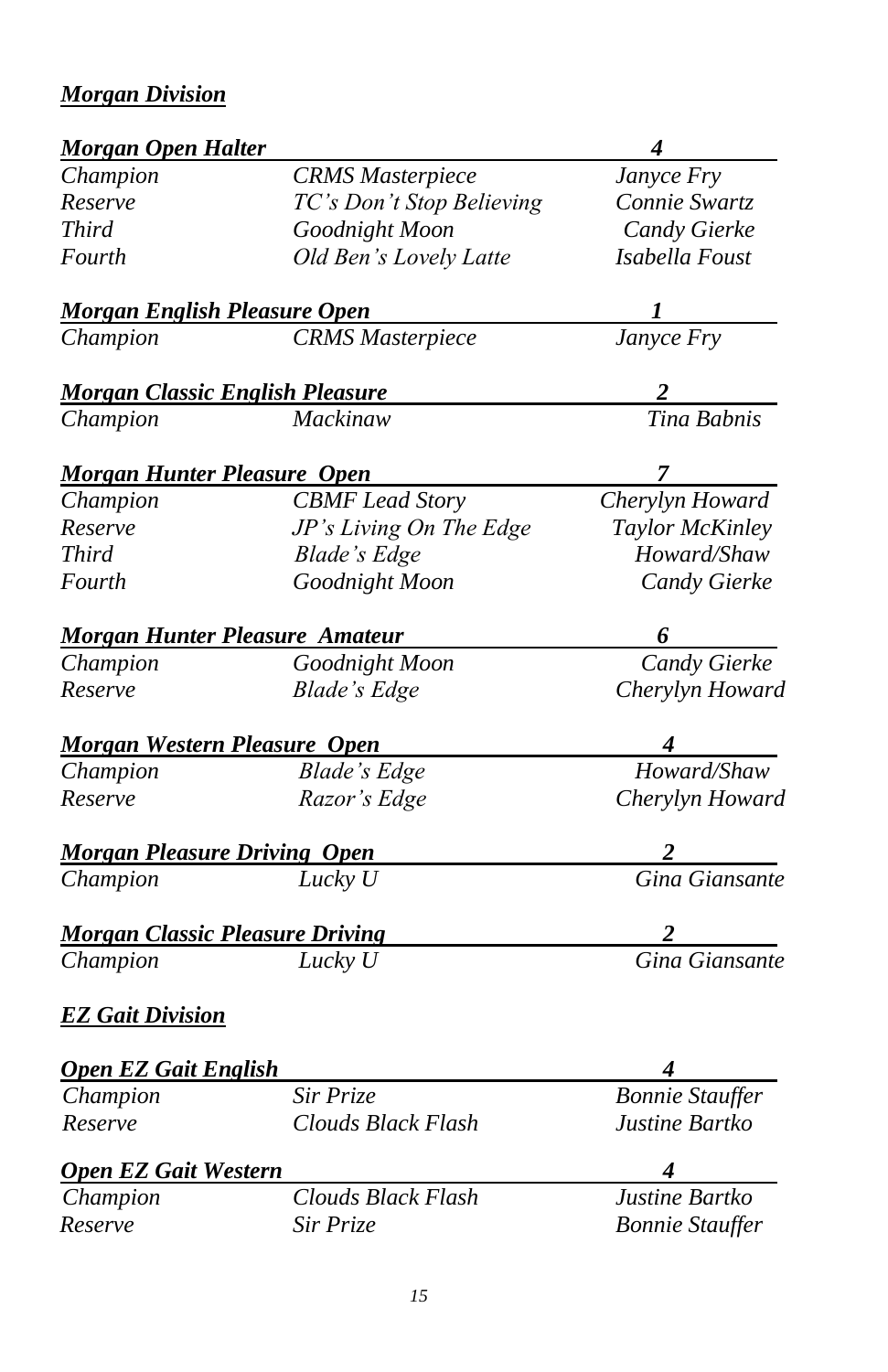#### *Open Division Open Halter Horse 21*

| Champion     | A Fire Hazard    | <b>Heather McConnell</b> |
|--------------|------------------|--------------------------|
| Reserve      | O.F.W.Validate   | Ryleigh Balan            |
| <i>Third</i> | LL Ellis         | Dr. Holly Ray            |
| Fourth       | WH Twist of Fate | <b>Emily Reynolds</b>    |
| Fifth        | MH Ahsom         | Aimee Shank              |

### *Open English Pleasure Horse Saddle Seat 14*

| Champion     | Extra Classic | Amy Sibole/Ron Wilson                    |
|--------------|---------------|------------------------------------------|
| Reserve      |               | The Glenlivet SCA Debbie Patterson White |
| <i>Third</i> | Deuce Or Dat  | Jamie Moore                              |
| Fourth       | Kool-N-Frosty | Nichaela Noebe                           |
| Fifth        | Mackinaw      | Tina Babnis                              |

### *Open Hunter Pleasure Horse 21*

| Champion | Count Me In                             | Ellen Vajda         |
|----------|-----------------------------------------|---------------------|
| Reserve  | Deuce Or Dat                            | Jamie Moore         |
| Third    | JP's Living On The Edge Taylor McKinley |                     |
| Fourth   | Kool-N-Frosty                           | Nichaela Noebe      |
| Fifth    | Orissa                                  | <b>Candy Gierke</b> |

## **Open Western Pleasure Horse** 13

## *Champion I'm A Girl Watcher Candy Gierke Reserve Just Amazing Kim Weaver Third Zippos Mr Tailwind Michele Shealy Fourth Skippin N Dancin Shelby Hull Fifth Sacrifice It All Mindy Fitzhenry*

## *Open Western Pleasure Horse –Jr. Horse 3*

*Champion WC Batul Paul Clemens*

*Reserve FW Macchiatto Chiappini/Williamson*

## *Ladies Western Pleasure 15*

*Champion Zippos Mr Tailwind Michele Shealy Reserve Unfrosted Candy Gierke Third Skippin N Dancin Shelby Hull Fourth Just Amazing Kim Weaver Fifth Blade's Edge Howard/Shaw*

| Men's Western Pleasure |  |
|------------------------|--|
|                        |  |

| Champion | Take It Strait | <b>Paul Clemens</b> |
|----------|----------------|---------------------|
| Reserve  | Muscat Music   | Tom Clemens         |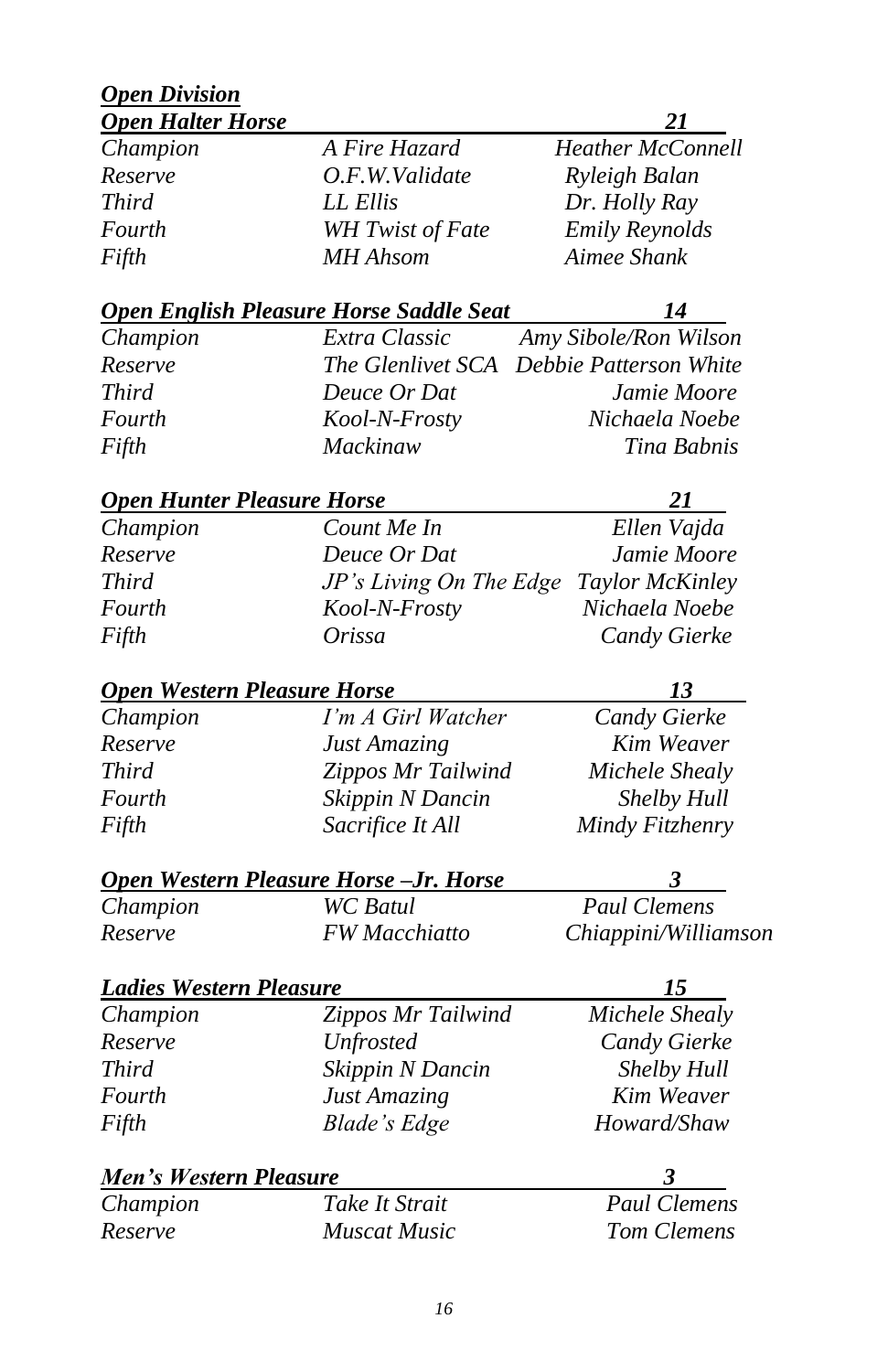| Pony Halter (handler 17 yrs & under) |                                                                                                                                                                                                                                                                                                                                                                                                                                                                                                                                              |  |
|--------------------------------------|----------------------------------------------------------------------------------------------------------------------------------------------------------------------------------------------------------------------------------------------------------------------------------------------------------------------------------------------------------------------------------------------------------------------------------------------------------------------------------------------------------------------------------------------|--|
| Sheza Couger                         | Austin/Grendstaff                                                                                                                                                                                                                                                                                                                                                                                                                                                                                                                            |  |
| <b>Pony Halter Open</b>              | 5                                                                                                                                                                                                                                                                                                                                                                                                                                                                                                                                            |  |
|                                      | Candy Gierke                                                                                                                                                                                                                                                                                                                                                                                                                                                                                                                                 |  |
|                                      | Karisa Allen                                                                                                                                                                                                                                                                                                                                                                                                                                                                                                                                 |  |
|                                      |                                                                                                                                                                                                                                                                                                                                                                                                                                                                                                                                              |  |
| Daisy                                | Jessica Gragg                                                                                                                                                                                                                                                                                                                                                                                                                                                                                                                                |  |
|                                      |                                                                                                                                                                                                                                                                                                                                                                                                                                                                                                                                              |  |
| Sexy Lexy                            | Bonnie Hrybiniak                                                                                                                                                                                                                                                                                                                                                                                                                                                                                                                             |  |
|                                      | 3                                                                                                                                                                                                                                                                                                                                                                                                                                                                                                                                            |  |
|                                      | Kim/Rita Kidd                                                                                                                                                                                                                                                                                                                                                                                                                                                                                                                                |  |
|                                      | <b>Brooke Kaschak</b>                                                                                                                                                                                                                                                                                                                                                                                                                                                                                                                        |  |
| <b>BRS</b> Nite Rider                | Mindy Sydlowski                                                                                                                                                                                                                                                                                                                                                                                                                                                                                                                              |  |
|                                      | 3                                                                                                                                                                                                                                                                                                                                                                                                                                                                                                                                            |  |
|                                      | Kim/Rita Kidd                                                                                                                                                                                                                                                                                                                                                                                                                                                                                                                                |  |
|                                      | <b>Brooke Kaschak</b>                                                                                                                                                                                                                                                                                                                                                                                                                                                                                                                        |  |
| <b>BRS</b> Nite Rider                | Mindy Sydlowski                                                                                                                                                                                                                                                                                                                                                                                                                                                                                                                              |  |
|                                      |                                                                                                                                                                                                                                                                                                                                                                                                                                                                                                                                              |  |
|                                      | 5                                                                                                                                                                                                                                                                                                                                                                                                                                                                                                                                            |  |
|                                      | Sandy DeRhodes                                                                                                                                                                                                                                                                                                                                                                                                                                                                                                                               |  |
|                                      | Tina Babnis                                                                                                                                                                                                                                                                                                                                                                                                                                                                                                                                  |  |
|                                      | Jessica Gregg                                                                                                                                                                                                                                                                                                                                                                                                                                                                                                                                |  |
|                                      | 4                                                                                                                                                                                                                                                                                                                                                                                                                                                                                                                                            |  |
|                                      | Sandy DeRhodes                                                                                                                                                                                                                                                                                                                                                                                                                                                                                                                               |  |
| Dakotas Snowcap                      | Tina Babnis                                                                                                                                                                                                                                                                                                                                                                                                                                                                                                                                  |  |
|                                      |                                                                                                                                                                                                                                                                                                                                                                                                                                                                                                                                              |  |
|                                      | Tina Babnis                                                                                                                                                                                                                                                                                                                                                                                                                                                                                                                                  |  |
|                                      | Veronica Lindsey                                                                                                                                                                                                                                                                                                                                                                                                                                                                                                                             |  |
| Two Eyed Candy                       | Jessica Gregg                                                                                                                                                                                                                                                                                                                                                                                                                                                                                                                                |  |
|                                      |                                                                                                                                                                                                                                                                                                                                                                                                                                                                                                                                              |  |
| <u>Miniature Horse Halter</u>        | 3                                                                                                                                                                                                                                                                                                                                                                                                                                                                                                                                            |  |
| Star                                 | Cheryl Wunderle                                                                                                                                                                                                                                                                                                                                                                                                                                                                                                                              |  |
| <b>Hidden Timbers Sweet Streak</b>   | Kathleen Ray                                                                                                                                                                                                                                                                                                                                                                                                                                                                                                                                 |  |
| <b>Miniature Horse Driving</b>       |                                                                                                                                                                                                                                                                                                                                                                                                                                                                                                                                              |  |
| Star                                 | Cheryl Wunderle                                                                                                                                                                                                                                                                                                                                                                                                                                                                                                                              |  |
|                                      | Truly A Treat<br>Sheza Couger<br>Lets Hear It For The Boy Brooke Kaschak<br><b>Hackney Harness Pony</b><br><b>Roadster Pony Open</b><br>Elvis/Rhythm King LF<br>Lets Hear It For The Boy<br><b>Roadster Pony Amateur</b><br>Elvis/ Rhythm King LF<br>Lets Hear It For The Boy<br><u> Appaloosa Division</u><br>Hydaway SB Zorro<br>Dakotas Snowcap<br>Two Eyed Candy<br><u> Appaloosa English Pleasure</u><br>Hydaway SB Zorro<br><u> Appaloosa Western Pleasure</u><br>Dakotas Snowcap<br>The Wingmaster<br><b>Miniature Horse Division</b> |  |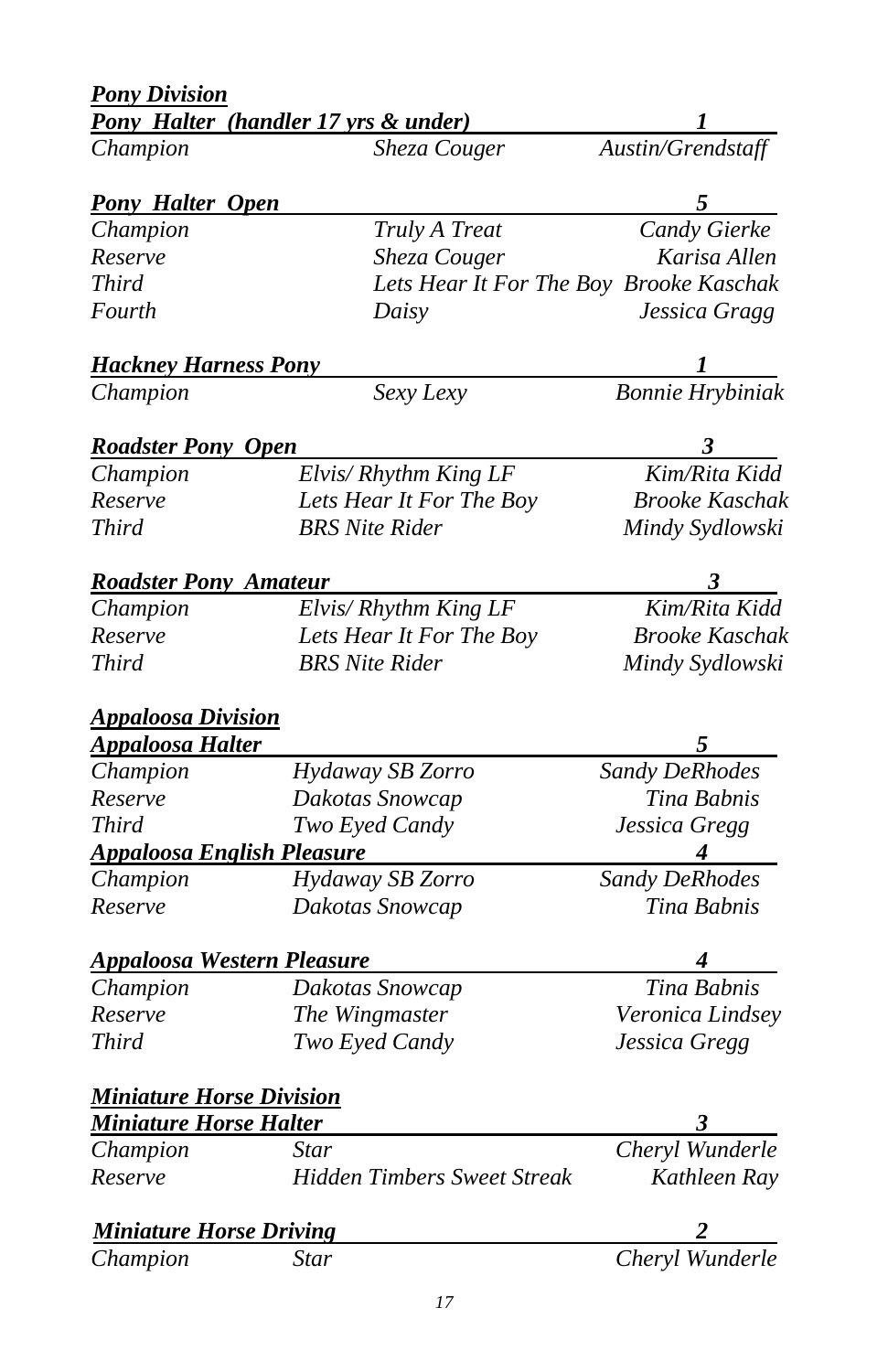| <b>Open Division</b>                       |               |                                |                        |
|--------------------------------------------|---------------|--------------------------------|------------------------|
| <b>Saddle Seat Pleasure</b>                | W/T           | 11-17                          |                        |
| Champion                                   |               | <b>Stones Daybreak</b>         | <b>Carson Thomas</b>   |
| Reserve                                    |               | Worthy O'Shea                  | Quentin Edge           |
|                                            |               |                                |                        |
| <b>Saddle Seat Pleasure</b>                |               | 17 yrs & under                 | 7                      |
| Champion                                   |               | Sunset's Happy Jack            | Kenzie Ayotte          |
| Reserve                                    |               | Kareem Al Jannat               | Lauren Krieger         |
| <b>Third</b>                               | Kool-N-Frosty |                                | Nichaela Noebe         |
| Fourth                                     | Shady Lady FS |                                | Jillian Delcamp        |
| Fifth                                      |               | Calloway's Can You Dig It      | <b>Tessa Pritts</b>    |
| <b>Hunt Seat Pleasure</b>                  |               | 10 yrs & under W/T             |                        |
| Champion                                   |               | <b>Bubbas Last Chance</b>      | Abigale Miller         |
| <b>Hunt Seat Pleasure</b>                  | W/T           | 11-17                          |                        |
| Champion                                   |               | Shockwave                      | Cheyenne Burt          |
| Reserve                                    |               | Northern Power                 | Alexa Pino             |
| <b>Third</b>                               |               | Old Ben's Lovely Latte         | <b>Ivy Foust</b>       |
| <u>Hunt Seat Pleasure</u>                  |               | <u>17 yrs &amp; under</u>      | 14                     |
| Champion                                   |               | Kool-N-Frosty                  | Nichaela Noebe         |
| Reserve                                    |               | <b>EF</b> Affecxion            | Zoei Zaveson           |
| <b>Third</b>                               |               | Kareem Al Jannat               | Lauren Krieger         |
| Fourth                                     |               | Shady Lady FS                  | Jillian Delcamp        |
| Fifth                                      |               | Pony Boy                       | Abbie Postlethwait     |
| <u>Western Pleasure 17 yrs &amp; under</u> |               |                                |                        |
| Champion                                   |               | Kareem Al Jannat               | Lauren Krieger         |
| Reserve                                    |               | <b>FW</b> MAcchiatto           | Chiappini/Williamson   |
| <b>Third</b>                               |               | <b>EF</b> Affecxion            | Zoei Zaveson           |
| Fourth                                     |               | Pony Boy                       | Abbie Postlethwait     |
| <u> Bridle Path Hack – Saddle Seat</u>     |               |                                |                        |
| Champion                                   |               | The Glenlivet SCA              | Debbie Patterson White |
| Reserve                                    |               | Loves Never Ending             | Kera Leskovec          |
| Third                                      |               | Mackinaw                       | Tina Babnis            |
| <b>Bridle Path Hack - Hunt Seat</b>        |               |                                | 18                     |
| Champion                                   |               | <b>Titan HR</b>                | <b>Allison Kreiger</b> |
| Reserve                                    |               | Kareem Al Jannat               | Lauren Krieger         |
| <b>Third</b>                               | Orissa        |                                | Candy Gierke           |
| Fourth                                     |               | <b>Appollo's Sweet Emotion</b> | Anna Claire Martin     |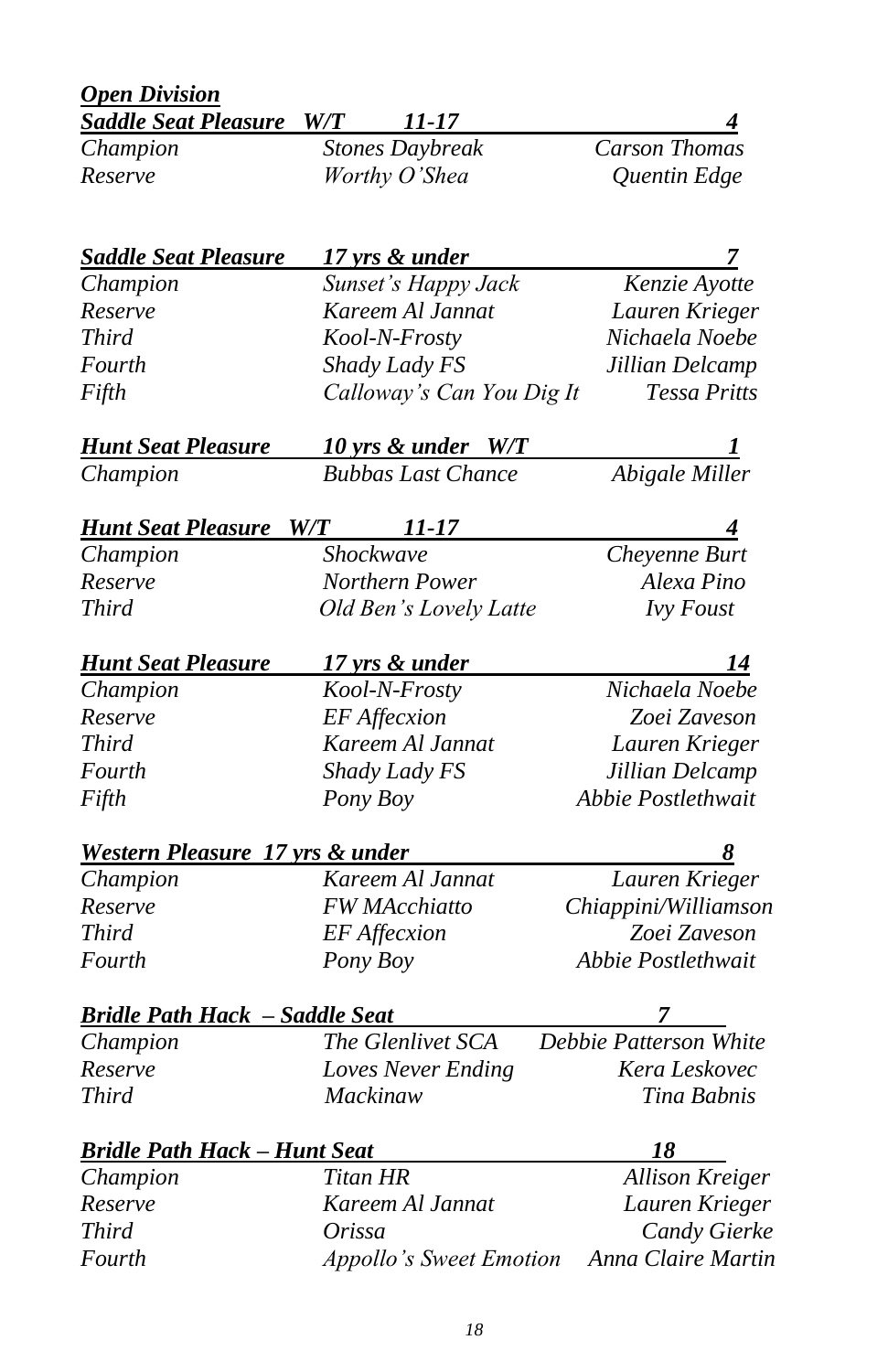| <b>Open English Road Hack</b>        | 9        |                                          |                        |  |
|--------------------------------------|----------|------------------------------------------|------------------------|--|
| Champion                             |          | Pony Boy                                 | Abbie Postlethwait     |  |
| <b>Ladies English Pleasure Horse</b> |          | 18 yrs & over                            | 14                     |  |
| Champion                             |          | She's Dancing In The Park                | Amy Sibole             |  |
| Reserve                              |          | <i>The Glenlivet SCA</i>                 | Debbie Patterson White |  |
| <b>Third</b>                         | LL Ellis |                                          | Dr. Holly Ray          |  |
| Fourth                               |          | Mackinaw                                 | Tina Babnis            |  |
| Ladies Side Saddle                   |          |                                          |                        |  |
| Champion                             |          | Nocturnal                                | Gabby Hayes            |  |
| <b>Third</b>                         |          | <b>Seniors Miss Okie</b>                 | Dr. Holly Ray          |  |
| Jack Benny Pleasure                  |          |                                          | <i>20</i>              |  |
| Champion                             |          | <i>The Glenlivet SCA</i>                 | Debbie Patterson White |  |
| Reserve                              | LL Ellis |                                          | Dr. Holly Ray          |  |
| <b>Third</b>                         |          | WLA Medleys Pride                        | Tina Fedoruk           |  |
| Fourth                               |          | Mackinaw                                 | Tina Babnis            |  |
| Fifth                                |          | SWS Mi Supreme Commodity Jeri McClelland |                        |  |
| Adult Pleasure 18 yrs & over W/T     |          |                                          | 10                     |  |
| Champion                             |          | Asa Madar                                | Jennifer Dzvonik       |  |
| Reserve                              | Calika   |                                          | Vicki                  |  |

*Webber*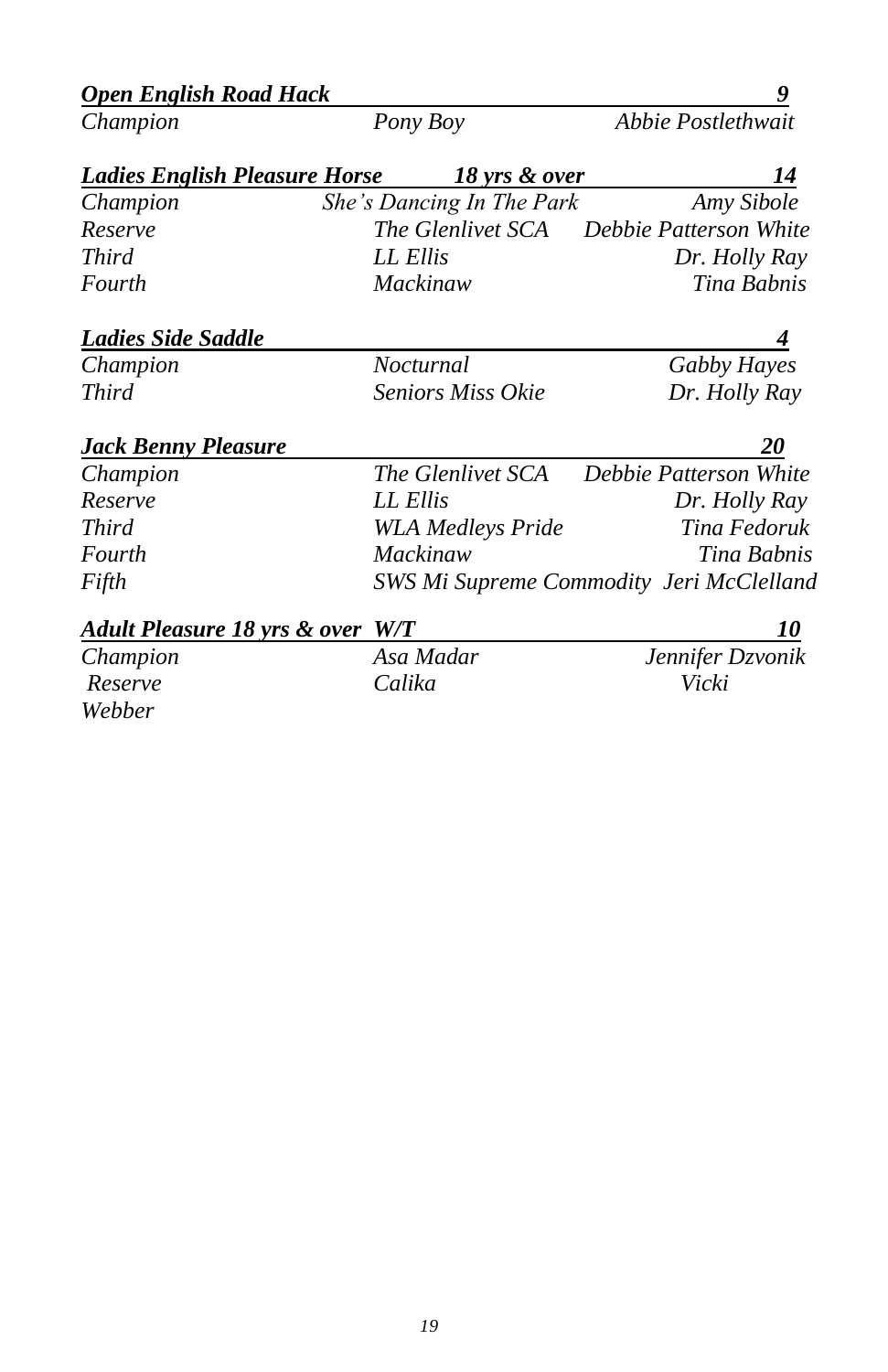# *Quarter Horse Division*

| <b>Quarter Horse Halter</b> |                                                                   | 6                |
|-----------------------------|-------------------------------------------------------------------|------------------|
| Champion                    | Chics Evil Ella                                                   | Shelby Hull      |
| Reserve                     | <b>Never Enough Sleep</b>                                         | Jillian Gazdak   |
| <b>Third</b>                | <b>Bubbas Last Chance</b>                                         | Abigale Miller   |
|                             | <b>Quarter Horse Hunter Under Saddle</b>                          | 3                |
| Champion                    | Chics Evil Ella                                                   | Shelby Hull      |
| Reserve                     | Never Enough Sleep                                                | Jillian Gazdak   |
|                             | <b>Quarter Horse Western Pleasure</b>                             | 5                |
| Champion                    | Never Enough Sleep                                                | Jillian Gazdak   |
| Reserve                     | Zippos Mr Tailwind                                                | Michele Shealy   |
| <b>Third</b>                | Skippin N Dancin                                                  | Shelby Hull      |
|                             | <b>Tennessee Walking Horse Division</b>                           |                  |
|                             | <b>Tennessee Walking Horse Model</b>                              |                  |
| Champion                    | Worth It                                                          | Deborah Fejko    |
|                             | <b>Tennesee Walking Horse Specialty</b>                           |                  |
| Champion                    | <b>Stock The Bar</b>                                              | Kristen Reichard |
|                             | <b>Tennessee Walking Horse Park Performance Specialty</b>         |                  |
| Champion                    | Calamity Gen                                                      | Jennifer Brown   |
| Reserve                     | Generals Dollar General                                           | Kristen Reichard |
|                             | <b>Tennessee Walking Horse Engl. Lite Shod Specialty</b>          |                  |
| Champion                    | Numero Uno                                                        | Marjorie Kline   |
|                             | <b>Tennessee Walking Horse Lite Shod Western Specialty</b>        | 1                |
| Champion                    | Numero Uno                                                        | Marjorie Kline   |
|                             | <b>Tennessee Walking Horse Trail Pleasure English Specialty 3</b> |                  |
| Champion                    | My Midnight Jazz                                                  | Jennifer Brown   |
| Reserve                     | Worth It                                                          | Deborah Fejko    |
|                             | Tennessee Walking Horse Trail Pleasure Western Specialty          | 2                |
| Champion                    | My Midnight Jazz                                                  | Jennifer Brown   |
| Reserve                     | Worth It                                                          | Deborah Fejko    |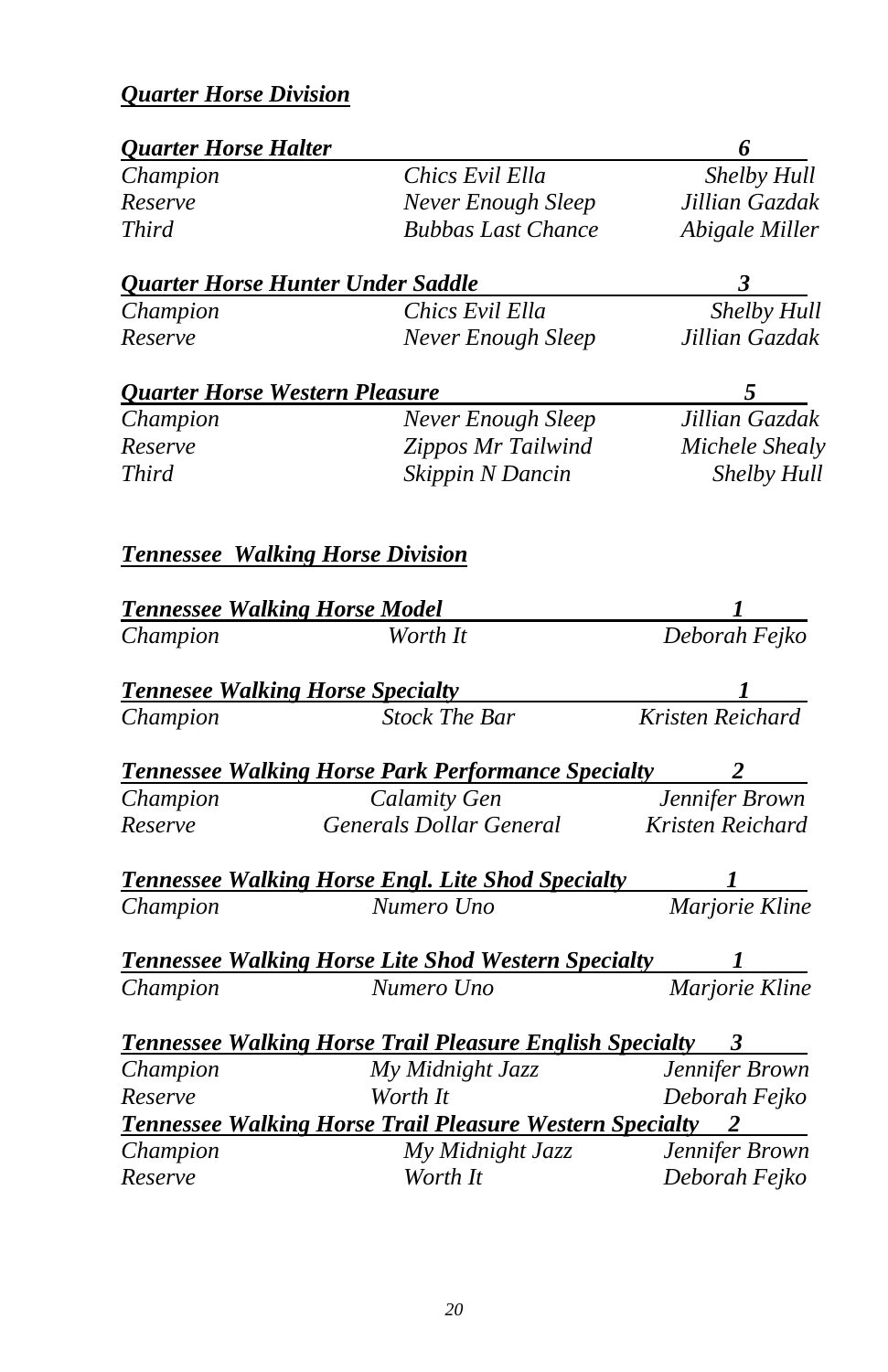*Remembering Our Friends…. Mr. Ralph Brown Mr. Dick Hill Mr. Robert Wyatt*

*\*\*\*\*2021 Marks 73 years for ICHA\*\*\*\**



*The "Red, White & Blue" Charity Horse Show Double Points May 28, 29, 30, 2021 Canfield, Ohio Support Our Veterans!!*



*ICHA Triple Point Horse Show June 11, 12, 13, 2021 Canfield, Ohio*